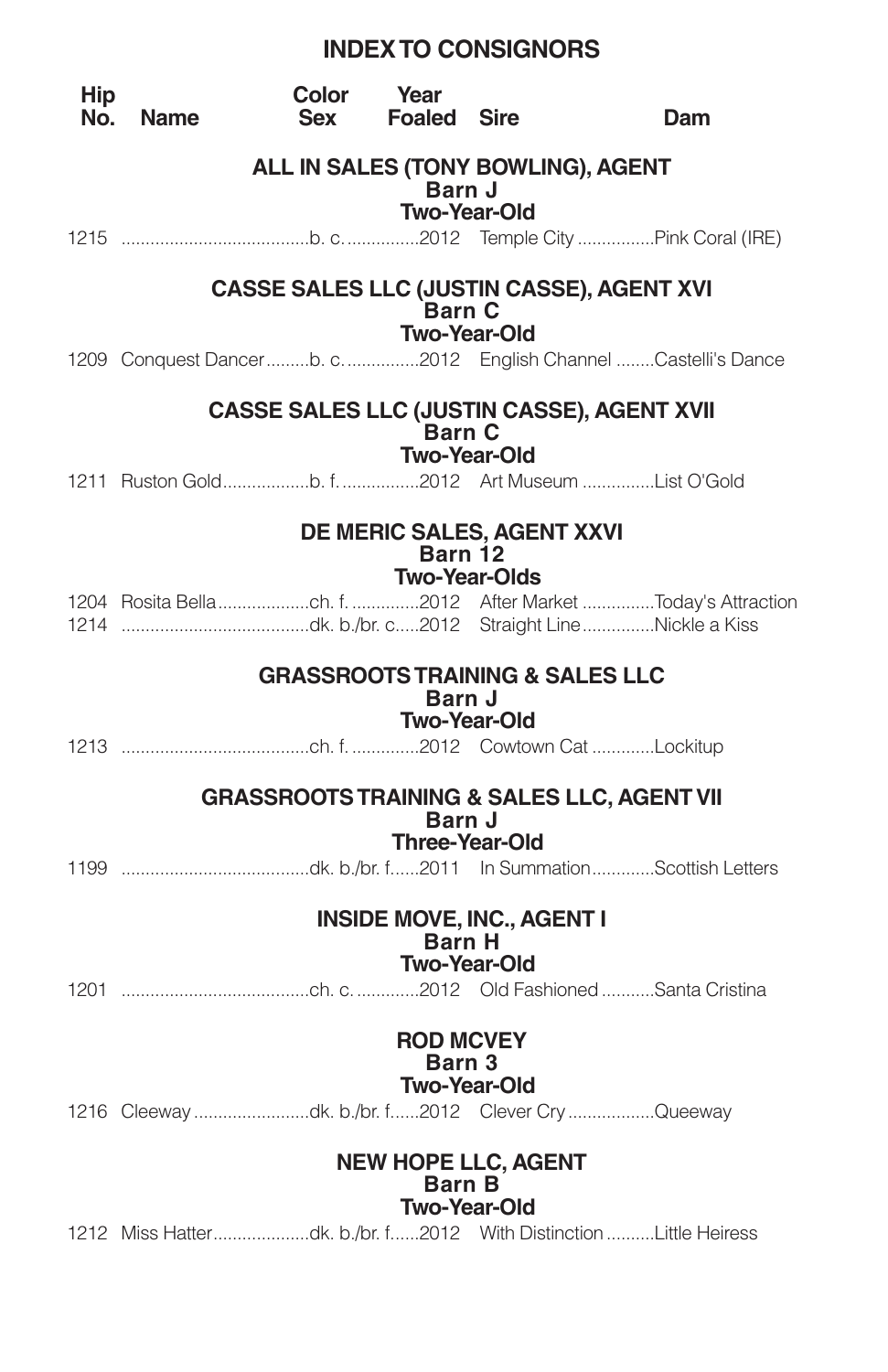# **INDEXTO CONSIGNORS**

| <b>Hip</b><br>No. | <b>Name</b> | Color Year<br><b>Sex</b> | <b>Foaled Sire</b>    |                                 | Dam                                                     |
|-------------------|-------------|--------------------------|-----------------------|---------------------------------|---------------------------------------------------------|
|                   |             |                          | Barn 4                | <b>PARRISH FARMS, AGENT</b>     |                                                         |
|                   |             |                          | <b>Two-Year-Olds</b>  |                                 |                                                         |
|                   |             |                          |                       |                                 |                                                         |
|                   |             |                          |                       |                                 |                                                         |
|                   |             |                          |                       |                                 |                                                         |
|                   |             |                          | <b>PICK VIEW LLC</b>  |                                 |                                                         |
|                   |             |                          | <b>Barn H</b>         | <b>Two-Year-Old</b>             |                                                         |
|                   |             |                          |                       |                                 |                                                         |
|                   |             |                          |                       |                                 |                                                         |
|                   |             |                          | Barn 10               | <b>PAUL SHARP, AGENT II</b>     |                                                         |
|                   |             |                          | <b>Two-Year-Old</b>   |                                 |                                                         |
|                   |             |                          |                       |                                 | 1202 Infinitys Moonb. c2012 Malibu MoonSweet and Savory |
|                   |             |                          | Barn 10               | <b>PAUL SHARP, AGENT VI</b>     |                                                         |
|                   |             |                          | <b>Two-Year-Old</b>   |                                 |                                                         |
|                   |             |                          |                       |                                 |                                                         |
|                   |             |                          |                       |                                 |                                                         |
|                   |             |                          |                       | <b>SUGAR HILL LLC, AGENT IV</b> |                                                         |
|                   |             |                          | Barn 19               |                                 |                                                         |
|                   |             |                          | <b>Two-Year-Old</b>   |                                 |                                                         |
|                   |             |                          |                       |                                 |                                                         |
|                   |             |                          |                       | <b>WELCOME GATE FARM</b>        |                                                         |
|                   |             |                          | Barn 6                |                                 |                                                         |
|                   |             |                          | <b>Three-Year-Old</b> |                                 |                                                         |
|                   |             |                          |                       |                                 |                                                         |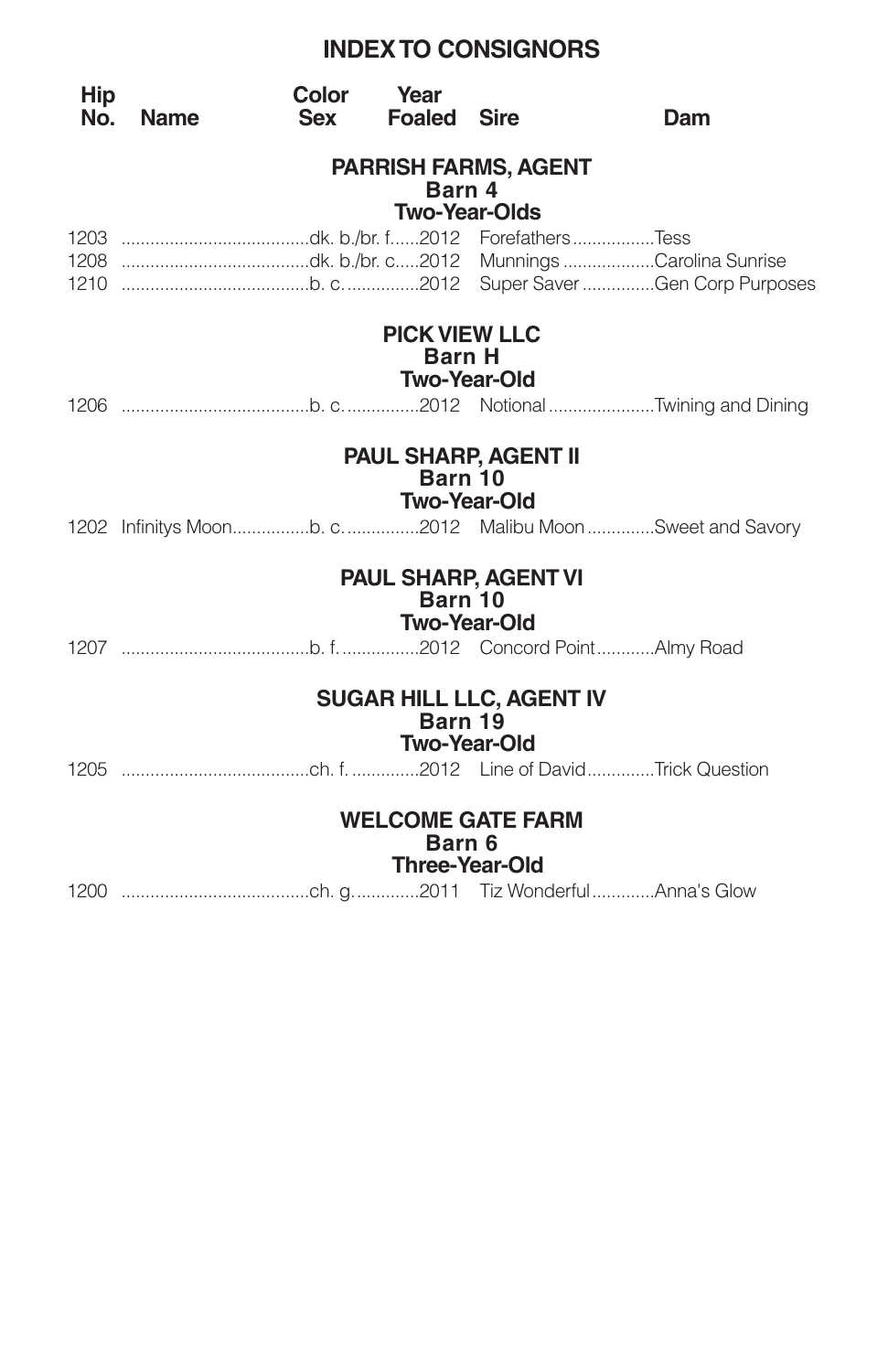

**By IN SUMMATION** (2003). Black-type winner of 12 races, \$1,226,166, Bing Crosby H. **[G1]** (DMR, \$180,000)-ntr, etc. **His first foals are 3-year-olds of 2014**. Sire of 111 foals, 34 starters, 17 winners of 21 races and earning \$543,045, including No Fruit Degroote (at 2, 2013, \$48,030, 2nd Strike Your Colors S. (DEL, \$10,000)), Fazed (2 wins, \$53,545), Goodboycharlie (at 3, 2014, \$45,375), Tropical Force (\$45,300), Final Step (\$43,800), Pun-<br>trooskie (at 3, 2014, \$36,520), Arangol (\$34,516), Flash Alert (\$21,376).

### **1st dam**

SCOTTISH LETTERS, by Notebook. Winner at 3, \$65,505. Dam of 3 other registered foals, 2 of racing age, 1 to race--

Househunter (f. by Sweetsouthernsaint). 10 wins, 3 to 7, 2014, \$115,540. **2nd dam**

SNAKES HEATHER, by Montbrook. Winner at 3, \$16,849. Dam of 4 other foals,<br>all winners, including--<br>Tripped Over. 6 wins, 3 to 6, \$148,673.

### **3rd dam**

CATCH A BLESSING, by Prince Blessed. Winner at 2, \$4,744. Half-sister to **PEACE ANGEL** (\$84,252), **Speed Line**. Dam of 9 winners, including-**-**<br>**PROPER EVIDENCE**. 9 wins, 2 to 5, \$421,896, champion older mare in<br>|| Canada, Ballerina S. **[G1]**, Seaway S. [L] (WO, \$40,428(CAN)), 2nd Mas-Canada, Ballerina S. **[G1]**, Seaway S. [L] (WO, \$40,428(CAN)), 2nd Mas- kette S. **[G1]**, Gardenia S. [L] (CRC, \$11,350), etc. Producer. Granddam || of **Yamatake Golden** (5 wins, Total: \$709,867, in Japan, 2nd Unicorn S.).<br>**Oaxaca**. 14 wins, 2 to 6, \$176,209, 2nd Schuylkill S. Dam of--<br>|| **Atoyac**. 17 wins, 3 to 6, \$225,797, 2nd Bristol H. (PHA, \$6,540). Dam of

**KEAGAN** (\$161,807, Turf Paradise Derby [L] (TUP, \$45,000), etc.).<br> **KEAGAN** (\$161,807, Turf Paradise Derby [L] (TUP, \$45,000), etc.).<br>
Make It Brief. Winner at 3. Dam of **Hollywood Lawyer** (3 wins, \$15,166).<br>
Off the Reco

**WAIT FOR SILENCE**. 3 wins at 2 and 3, \$87,732, Ontario Lassie S.-R (WO, \$48,600(CAN)), 2nd White Lace S. (DET, \$5,000).

**Confidential**. Winner at 2, \$46,860, 2nd Juvenile S.-R (WO, \$12,812 (CAN)). Dam of **ONTHEQT** (3 wins, \$285,515, Star Shoot S. [L] (WO, \$110,325(CAN)), etc., dam of **Noticin'You**, Total: \$97,943). Wedgefield. Winner at 2, \$48,420. Dam of <sup>8</sup> foals, <sup>6</sup> winners, including--

Wedgefield. Winner at 2, \$48,420. Dam of 8 foals, 6 winners, including--<br>|| **John Hennessy**. 8 wins, 2 to 6, \$163,265, 3rd Mill Valley S. (GG, \$7,500).<br>Blessed Kris. Unraced. Dam of 2 foals, including--

**Chronicle S.** 23 wins, 3 to 9, \$481,121, 3rd Stymie H. **[G3]**, Bob Harding S. [L] (MTH, \$6,000), Norristown H. [L] (PHA, \$5,500). Etr at Aqueduct, mi. in 1:36.

RACE RECORD: Unraced.

**Engagements: Sunshine Millions.**

**Registered Florida-bred.**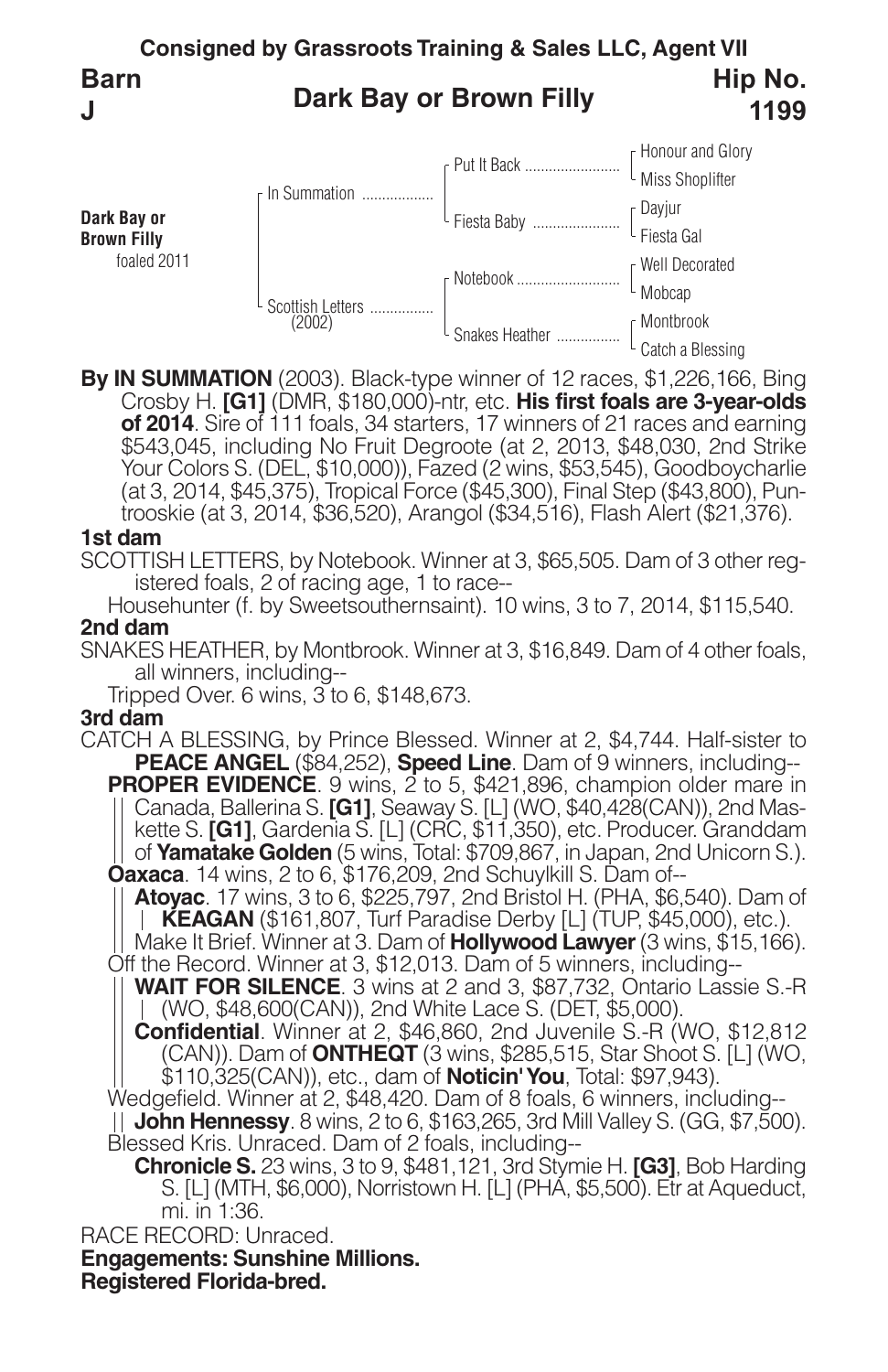foaled 2011

# **Chestnut Gelding**



**ByTIZWONDERFUL** (2004). Black-type winner of \$254,672, Kentucky Jockey Club S. **[G2]** (CD, \$133,208), etc. Sire of 3 crops of racing age, 309 foals, 130 starters, 73 winners of 116 races and earning \$4,677,983, including Scherzinger (\$245,374, Santa Monica S. **[G2]** (SA, \$120,000)), In Trouble 600, Tempted S. **[G3]** (AQU, \$90,000), etc.), black-type-placed Tiz Tre-<br>mendous **[G2]** (\$369,981), Silver Lining John (to 4, 2014, \$78,530), etc.

### **1st dam**

ANNA'S GLOW, by Mineshaft. Unraced. Dam of 2 other registered foals, 1 of racing age, a 2-year-old of 2014, which has not started.

### **2nd dam**

ETHEL ANNA, by Storm Cat. Placed at 3, \$16,175. Dam of 3 winners, including-- Jeanbaptiste Corot. Winner at 3, \$47,771.

**3rd dam** [G2] twice, Leixable S. [G3], 3rd Queen Elizabeth II Challenge Cup [G2], etc. Sister to **SEATTLE GLOW**. Dam of 4 winners, including--<br>Playing for Ashes. 9 wins, 5 to 7, \$73,987.<br>Golden Honor. Unplaced in 1 start. Producer.

(2 wins in <sup>2</sup> starts at 2, 2014, Total: \$22,604, Cotejo de Potrillos **[G3]**). **4th dam**

**GLOWING TRIBUTE**, by Graustark. 9 wins, 2 to 4, \$230,819, Sheepshead **Senator Brady** [Q] (\$252,445), **Rambling Rector** [Q] (sire). Broodmare of the year in 1993. Dam of 11 foals, 10 to race, 9 winners, including-- SEA HERO. 6 wins, 2 to 4, \$2,929,869, Kentucky Derby [G1], etc. Sire.<br>HERO'S HONOR. 8 wins at 3 and 4, \$499,025, Bowling Green H.-G1, etc.<br>GLOWING HONOR. Black-type winner, above.

RACE RECORD: Unraced. **WILD APPLAUSE**. 5 wins in 10 starts at 2 and 3, \$240,136, Diana H.-**G2**, etc. Dam of **EASTERN ECHO [G1]** (\$93,960), **YELL [G2]** (\$598,903), **ROAR [G2]** (\$487,507), **BLARE OFTRUMPETS [G3]** (\$286,213). Grand- dam of **CONGRATS [G2]** (Total: \$998,960), **TRUBS** [L] (\$172,848), etc. **CORONATION CUP**. 3 wins at 3, \$172,181, Nijana S. **[G3]**, etc. Producer. **MACKIE**. 3 wins, \$164,579, Busher S. **[G3]**, etc. Black-type producer. **SEATTLE GLOW**. 4 wins at 3, \$69,023, Spend A Buck S. (MTH, \$21,000). **Crowning Tribute**. 4 wins at 2 and 4, \$119,680, 4th Champagne S. **[G1]**. Victoria Cross. Unraced. Dam of **MOZART** [G1] (Total: \$819,900, champion sprinter in Europe, sire), **ENGLAND EXPECTS [G3]** (12 wins, \$263,058).

**Registered Florida-bred. Engagements: Sunshine Millions, Breeders' Cup.**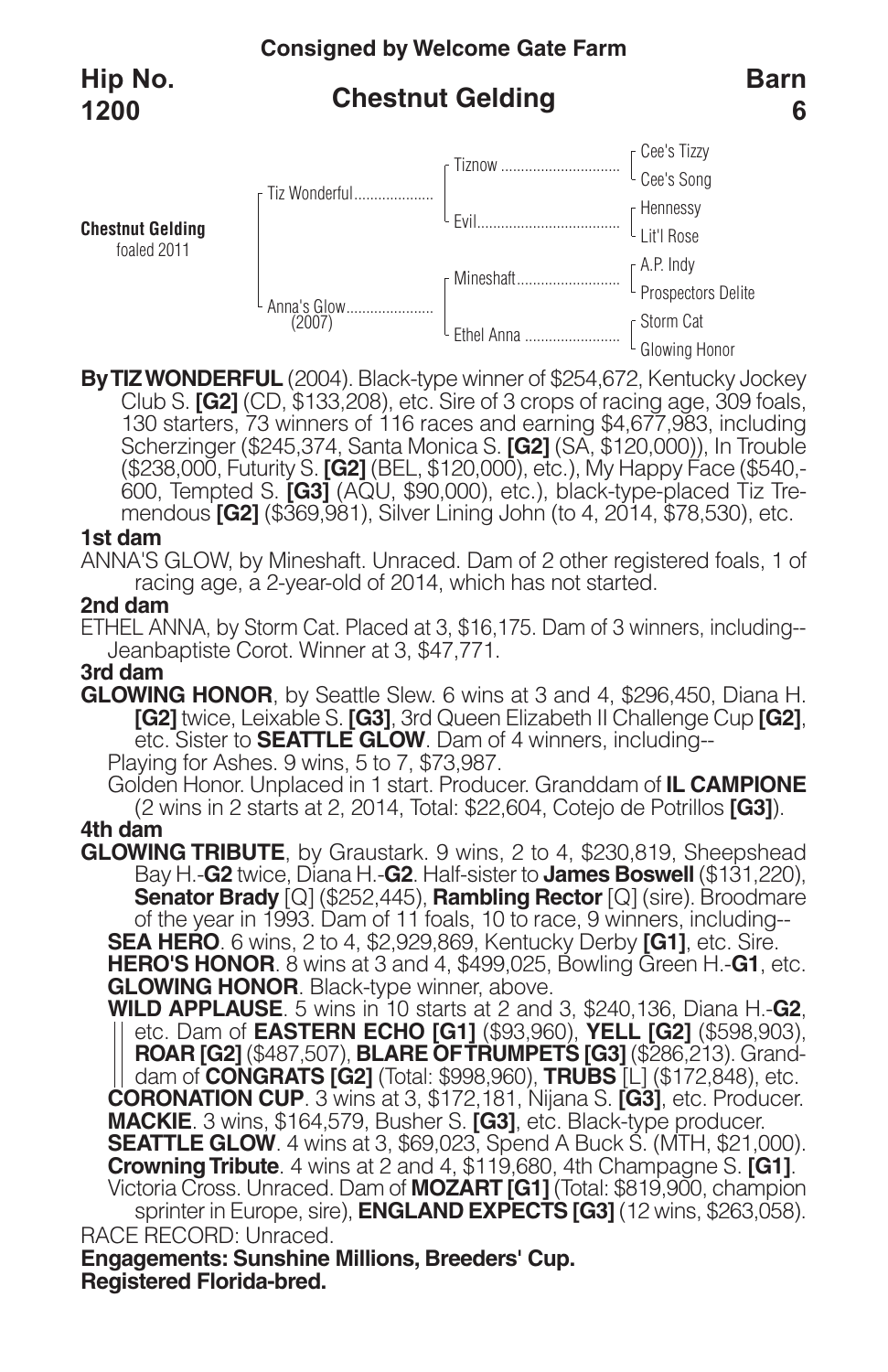**Barn H**

# **Chestnut Colt**



**By OLD FASHIONED** (2006). Black-type winner of \$583,280, Remsen S. **[G2]** (AQU, \$120,000), etc. **His first foals are 3-year-olds of 2014**. Sire of 158 foals, 44 starters, 17 winners of 25 races and earning \$1,286,577, including Fashion Plate (to 3, 2014, \$459,250, Santa Anita Oaks **[G1]** (SA, \$240,-<br>000), etc.), Sweet Whiskey (\$170,500, Old Hat S. **[G3]** (GP, \$60,000), etc.),<br>Hi Fashioned (\$105,000, Barretts Juvenile S.-R (BSR, \$55,000), etc. Old Times Sake (at 2, 2013, 3rd Winnipeg Futurity (ASD, \$5,100(CAN))).

### **1st dam**

**SANTA CRISTINA**, by Black Tie Affair (IRE). 7 wins at 2 and 3 in Mexico, Clasico Dalia, Clasico Malinche. Dam of 7 other registered foals, 7 of racing age, 7 to race, 7 winners, including--

**TRYING BRIAN** (g. by Tiger Ridge). 8 wins, 3 to 6, \$233,049, John Bullit S. (CBY, \$30,000).

**KRISTINE'S KING** (g. by El Prado (IRE)). 13 wins, 3 to 7, \$231,803, Jatski S. (CRC, \$24,000), 3rd Ralph M. Hinds Pomona Invitational H. [L] (FPX,  $||$  \$12,000).

Sami's Song (f. by Kissin Kris). 13 wins, 3 to 9, \$108,580.

Windy City Gal (f. by Full Mandate). 4 wins at 3, \$31,907.

## **2nd dam**

TERRY'S SONG, by Cutlass. 5 wins, 3 to 5, \$71,596. Dam of 4 winners, incl.-- **SANTA CRISTINA** (f. by Black Tie Affair (IRE)). Black-type winner, above. **Lafitte's Lady** (f. by Sauce Boat). 6 wins, 3 to 6, \$172,635, 2nd Owners' Day Distaff S.-R (DEL, \$9,000). Producer.

## **3rd dam**

- **Musical Holme**, by \*Noholme II. 5 wins at 3 and 4, \$30,020, 3rd Hallandale H., Citrus H. Dam of 3 other foals to race, all winners, including--
	- **DALBY**. 7 wins, 5 to 8, \$125,877, [Q], 2nd Henry P. Russell H.-LR.

Ofolia. Unraced. Dam of 8 foals, all winners, including--

**Express to Ponce**. 15 wins, 2 to 5, \$82,236, 2nd Clasico Dia de Reyes, 3rd Clasico Jorge E. Castro **[G2]**, Clasico Santiago Iglesias Pantin **[G3]**. **Lil' Cozy**. Winner at 3, \$26,364, 3rd Landaura S. (LRL, \$5,764). Producer. **4th dam**

**MISS MISQUE**, by Mr. Music. 10 wins, 2 to 5, \$45,456, Thelma S., 2nd Indian Maid H., 3rd Old Hat H. Dam of 7 foals, 5 to race, 4 winners, including-- **Recitalist**. 11 wins, 3 to 7, \$139,694, 2nd Veterans Day H., etc. Sire.

**Musical Holme**. Black-type-placed winner, above.

Holmes Music. Winner at 2. Dam of **MUSIC KEY** (\$27,850, dam of **THAT'S MUSIC**, 4 wins, \$36,282; granddam of **SHANIAH** [L], 5 wins, \$120,778). Pamlisa. Unraced. Dam of **Pams Prove Out** (5 wins, \$43,457).

RACE RECORD: Has not started.

Registered Arkansas-bred.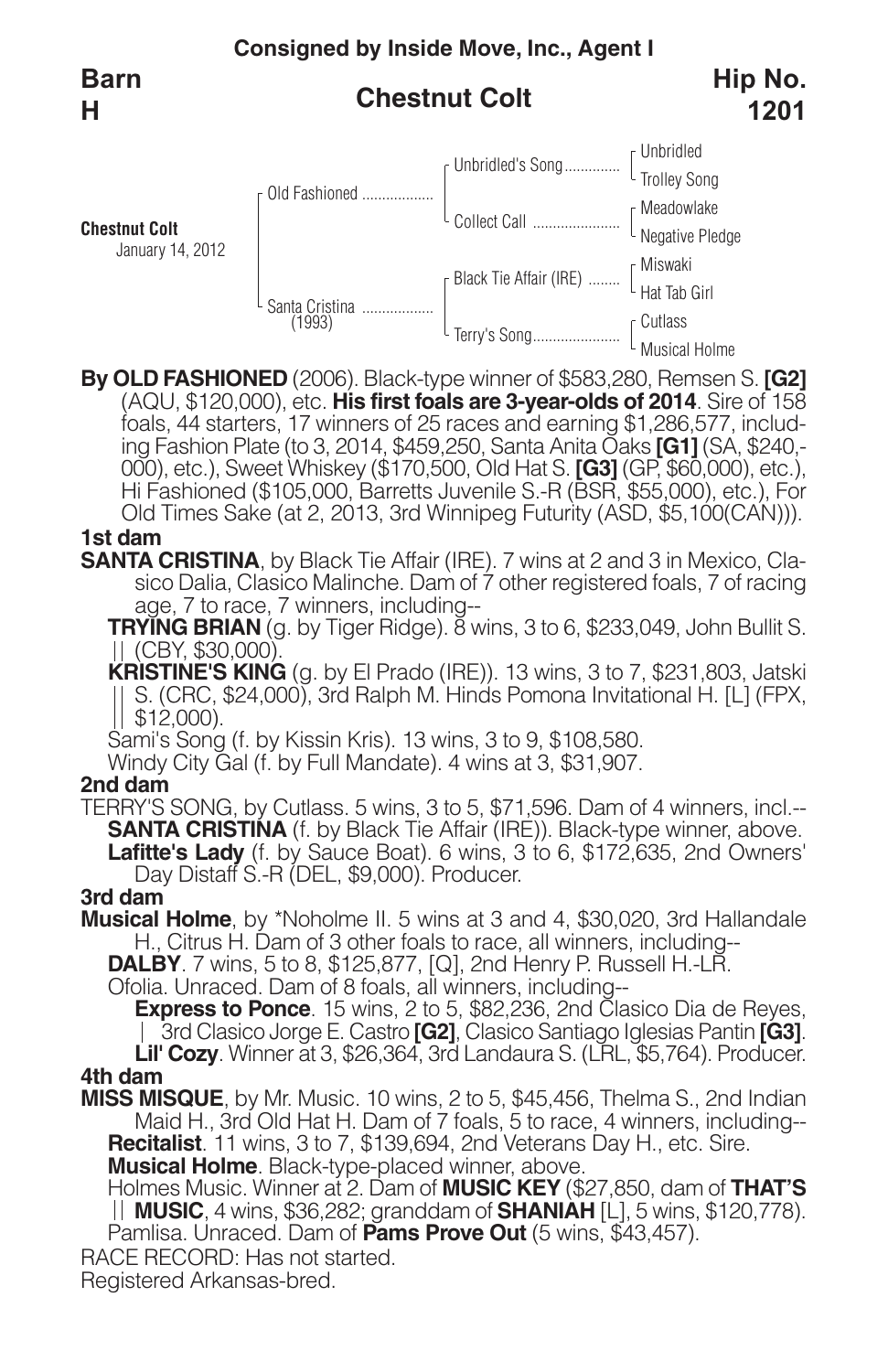# **Consigned by Paul Sharp, Agent II**

**Hip No. 1202**

# **Infinitys Moon**



**By MALIBU MOON** (1997). Winner of \$33,840. Among the leading sires, sire of 12 crops of racing age, 1209 foals, 842 starters, 75 black-type winners, 619 winners of 1966 races and earning \$65,985,549, including champion Declan's Moon (\$705,647, Hollywood Futurity **[G1]** (HOL, \$267,900), etc.), and of Devil May Care (\$724,000, Betfair TVG Coaching Club American Oaks **[G1]** (SAR, \$150,000), etc.), Orb (\$2,612,516, Kentucky Derby **[G1]** (CD, \$1,414,800), etc.), Life At Ten **[G1]** (\$1,277,515), Ask the Moon **[G1]**.

### **1st dam**

SWEET AND SAVORY, by Storm Cat. Unraced. Sister to **SWEET CATOMINE**, **LIFE IS SWEET**, **CALIMONCO**. Dam of 1 other registered foal, none of racing age.

**2nd dam S75)**, 2nd Beverly Hills H. **[G1]**, 3rd San Clemente H. **[G2]**. Half-sister to **PIRATE'S REVENGE [G1]** (\$521,025), **ECHO OF YESTERDAY** (\$437,750), **CARIBBEAN PIRATE** (\$171,450), **Strive [G2]** (\$287,910, sire). Broodmare of the year in 2009. Dam of <sup>5</sup> winners, including--

**SWEET CATOMINE** (f. by Storm Cat). 5 wins in 7 starts at 2 and 3,  $\frac{1}{2}$ , 059,-<br>| 600, champion 2-year-old filly, Breeders' Cup Juvenile Fillies [G1] (LS,<br>| \$520,000), Santa Anita Oaks [G1] (SA, \$180,000), Del Mar Deb S. **[G1]** (DMR, \$150,000), Oak Leaf S. **[G2]** (SA, \$120,000), Santa Ysabel S. **[G3]** (SA, \$64,800).

**LIFE IS SWEET** (f. by Storm Cat). 6 wins, 2 to 4, \$1,820,810, Breeders' Cup Ladies' Classic **[G1]** (OSA, \$1,080,000), Santa Margarita Invitational H. **[G1]** (SA, \$180,000), La Canada S. **[G2]** (SA, \$120,000), El Encino S. **[G2]** (SA, \$90,000), 2nd Santa Maria H. **[G2]** (SA, \$50,000), Milady H. **[G2]** (HOL, \$30,000), Sands Point S. **[G2]** (BEL, \$30,000), Calder Oaks [L] (CRC, \$38,800), 3rd TVG/Betfair Hollywood Gold Cup H. **[G1]** (HOL, \$84,000).

**CALIMONCO** (c. by Storm Cat). 4 wins, 3 to 6, \$339,926, in N.A./U.S., Sidd Finch S. [L] (SA, \$46,080), Wickerr S.-R (DMR, \$55,224), 2nd Wickerr S.- R (DMR, \$17,740), 3rd Citation H. **[G2]** (HOL, \$30,000), Del Mar Mile H. **[G2]** (DMR, \$24,000); winner at 4, \$54,101, in Canada. (Total: \$391,486). Sweet Way. Winner at 3, \$42,795. Dam of 4 foals, 2 to race, both winners-- **SaintVigeur**(c. by Smart Strike). 2 wins at 3, 2013, \$192,980, 2nd Dwyer S. **[G2]** (BEL, \$40,000), Peter Pan S. **[G2]** (BEL, \$40,000), 3rd Coastal S. (BEL, \$10,000).

**Sweet Bliss** (f. by Street Cry (IRE)). Winner at 3, 2014, \$81,680, 2nd Honeymoon S. **[G2]** (SA, \$40,000).

RACE RECORD: Has not started.

# **Engagements: Breeders' Cup.**

Foaled in Kentucky. (KTDF).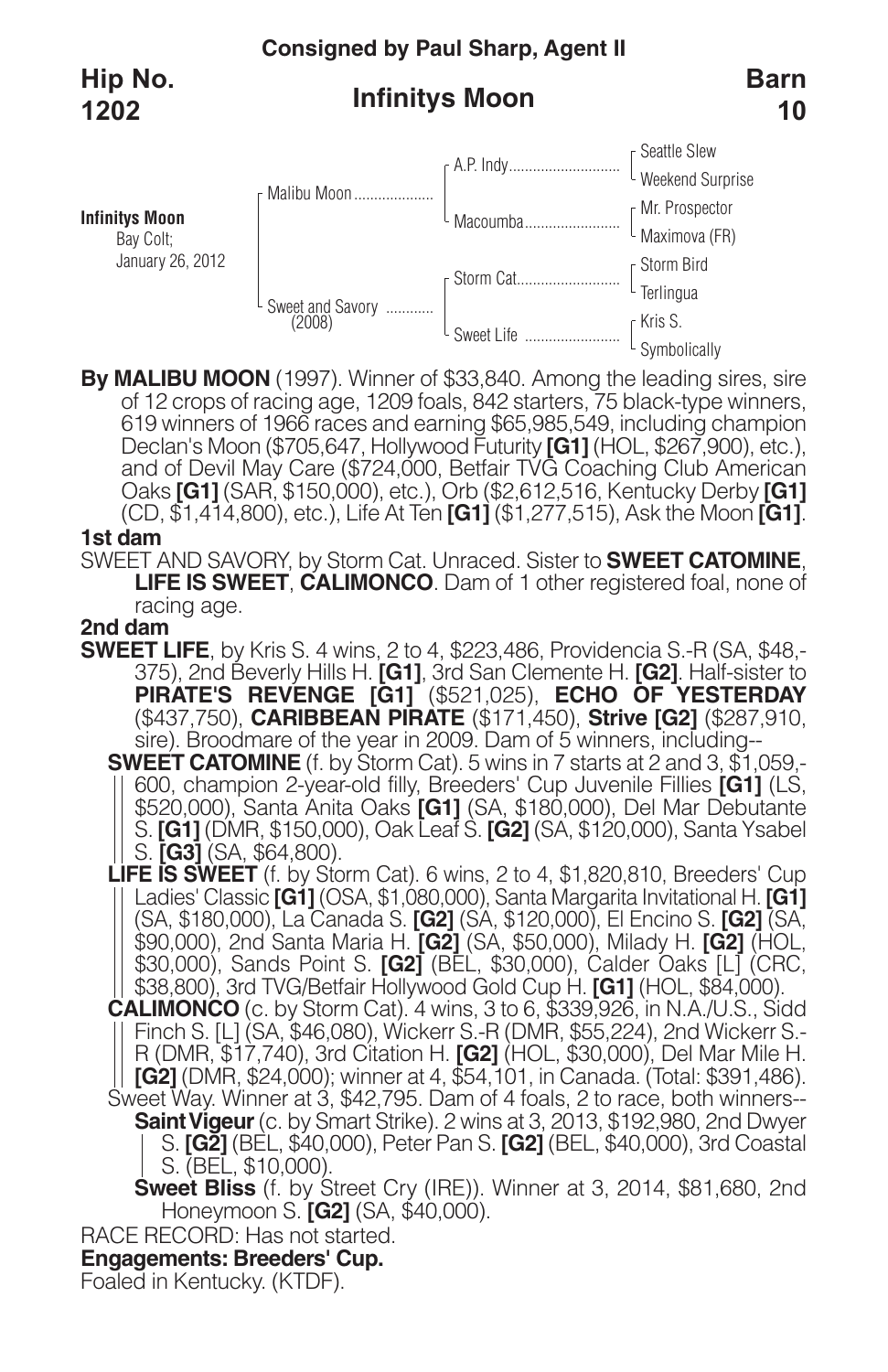### **Consigned by Parrish Farms, Agent Dark Bay or Brown Filly** Mr. Prospector **Secrettame** Lord At War (ARG) Castle Eight Blushing Groom (FR) Flama Ardiente Fight Over Le Clerc Gone West ........................ Star of Goshen .................. Mt. Livermore .................. Dior's Angel...................... Forefathers........................ Tess .................................. (2003) **Dark Bay or Brown Filly** March 19, 2012 **Barn 4 Hip No. 1203**

**By FOREFATHERS** (2004). Black-type-placed winner of 3 races at 2 and 4, \$200,252, 2nd Swale S. **[G2]** (GP, \$30,000), etc. **His first foals are 3-yearolds of 2014**. Sire of 81 foals, 20 starters, 5 winners of 6 races and earning \$227,516, Forerun (to 3, 2014, \$62,046, 3rd Louisiana Futurity-R (FG, \$10,736)), Blue Forty Two (at 3, 2014, \$37,250, 3rd Crescent City Derby S.-R (FG, \$8,250)), Scarlet Cimarron (at 2, 2013, \$31,110), Home of Amer-<br>ica (\$24,470), Gonebeyond (winner in 2 starts at 2, 2013, \$7,966).

### **1st dam**

TESS, by Mt. Livermore. Dam of 4 other registered foals, 3 of racing age, 2 to race. **2nd dam**

**Dior's Angel**, by Fight Over. 8 wins, 3 to 6, \$276,296, 2nd Allez France H.-R<br>(HOL, \$11,000), 3rd Gallorette H. **[G3]**, Honey Bee H. **[G3]**, Fort Nonsense S. (MED, \$3,850), Searching S. (PIM, \$3,850). Dam of 9 other foals, 7 to race, 5 winners, including--

**Smart Angel** (f. by Smart Strike). 2 wins at 2, \$135,752, 3rd Glorious Song | | S. [L] (WO, \$14,823(CAN)). Producer.

Joannie Not Jo. 5 wins at 2 and 3, \$122,286, in Canada. (Total: \$122,903). **3rd dam**

LE CLERC, by True Knight. Placed at 3. Dam of 7 winners, including--

**SUPERABUNDANCE**. <sup>14</sup> wins, <sup>2</sup> to 6, \$143,383, William "Bunny" Almy, Jr. Prep H. (SUF, \$12,180), 2nd Patriot's Day H. (SUF, \$4,070).

**Spanish Dior**. <sup>6</sup> wins at <sup>3</sup> and 5, \$145,670, 2nd Silver Belles H. **[G2]**, Gal- lorette H. **[G3]**, 3rd Snow Goose H. **[G3]**. Producer. Granddam of **RIDGE** lorette H. **[G3]**, 3rd Snow Goose H. **[G3]**. Producer. Granddam of **RIDGE**<br> **ROAD** (5 wins, \$167,274, Oklahoma Classics Turf S.-R (RP, \$76,668)),<br> **Bold Comment** (Total: \$341,436, 3rd Bold Ruckus S.-R (WO, \$13,750)).<br> **Dio** 

- **RARE FRIENDS**. 11 wins, 2 to 5, \$759,774, in N.A./U.S., champion 2 year-old colt in Canada, Jacques Cartier S. [L] (WO, \$80,925(CAN)), Swynford S. [L] (WO, \$65,940(CAN)), Achievement H.-R (WO, \$98,820 (CAN)), Vandal S.-R (WO, \$89,505(CAN)), Afleet S.-R (WO, \$63,600 (CAN)), Simcoe S.-R (WO, \$61,680(CAN)), Parnitha S.-R (FE, \$39,000 (CAN)), etc.; winner at 7, \$15,737, in Canada. (Total: \$772,992).
- Bold Stranger. Unplaced in 2 starts. Dam of **Stranger Things** (6 wins, Total: \$263,567, 3rd Victorian Queen S.-R (WO, \$13,750)), **Philzana** (2 wins at 3, 2013, Total: \$96,353, 3rd Ruling Angel S. (WO, \$12,000)).

### **4th dam**

RACE RECORD: Has not started. MIGRATORY, by \*Sea-Bird. Unplaced in 2 starts. Dam of 4 winners, including-- **Eastern Counsel**. 13 wins to 7, \$77,638, 3rd John R. Macomber H. Set ntr.

Accredited Louisiana-bred.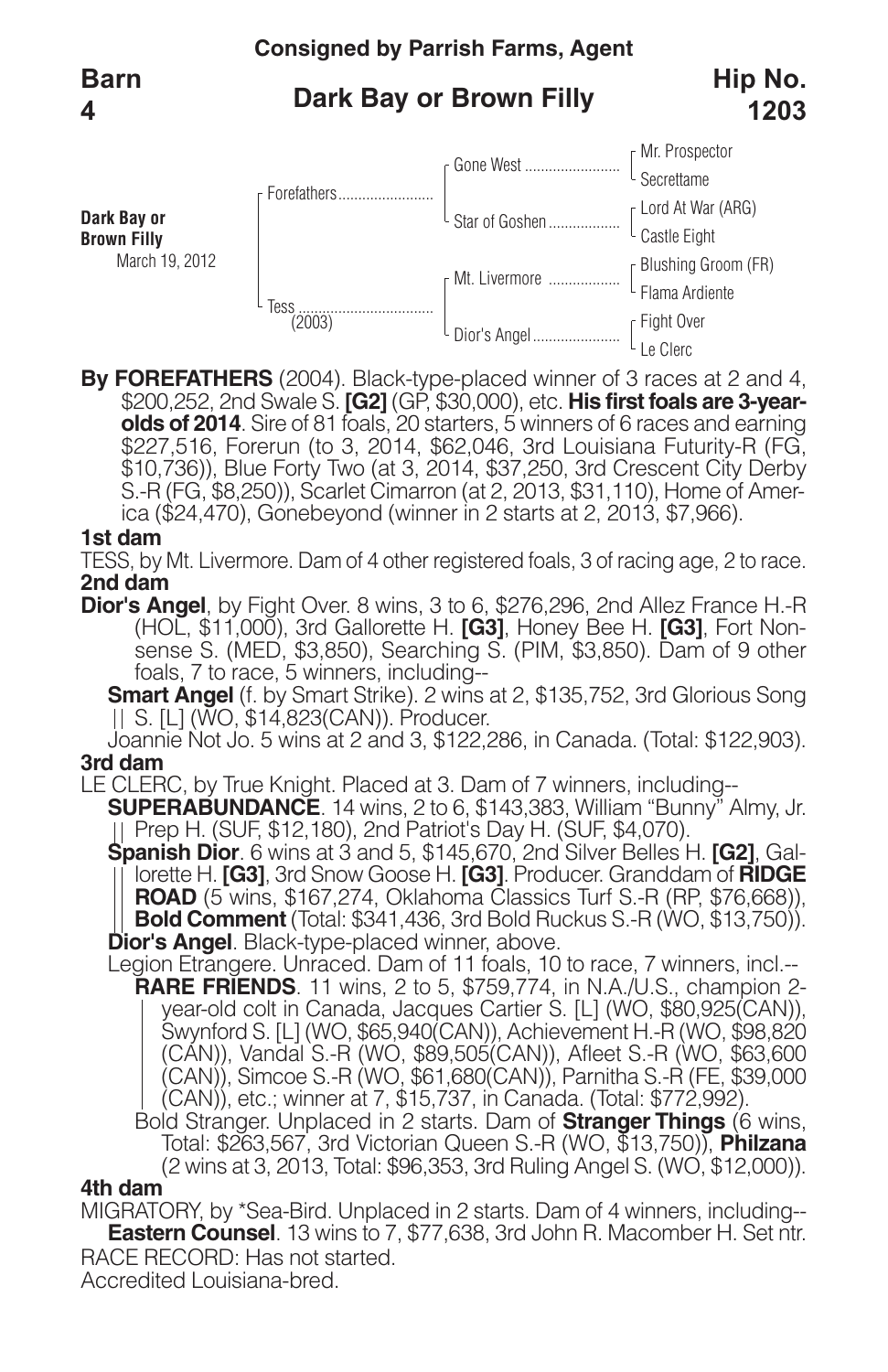

**By AFTER MARKET** (2003). Black-type winner of \$903,685, Eddie Read H. **[G1]** (DMR, \$240,000), etc. Sire of 4 crops of racing age, 258 foals, 138 starters, 7 black-type winners, 90 winners of 220 races and earning \$5,- 128,705, including champion Gocek **[G2]**, and of Lady of Fifty (\$593,000, Clement L. Hirsch S. **[G1]** (DMR, \$180,000), etc.), Closing Range (\$214,-353, La Prevoyante H. **[G3]** (CRC, \$61,380), etc.), Volcat (\$204,950, Virgi

L'Amour Toujours ............

Blushing Groom (FR) Paint the Town

### **1st dam**

TODAY'S ATTRACTION, by Dehere. Unraced. Dam of 9 other registered foals, 9 of racing age, 5 to race, 4 winners, including--

Holy Poppi (g. by Holy Bull). 3 wins at 4 and 5, \$88,293, in Canada; placed at 4, \$5,136, in N.A./U.S. (Total: \$91,661). Passion Red (g. by Olmodavor). <sup>7</sup> wins, <sup>3</sup> to 6, 2013, \$70,248, in Canada;

winner in <sup>2</sup> starts at 3, \$8,420, in N.A./U.S. (Total: \$77,492). Salsa Caliente (f. by Golden Missile). Winner at 2, \$33,580.

### **2nd dam**

- **L'AMOUR TOUJOURS**, by Blushing Groom (FR). 2 wins at 3, €36,893, in France, Prix Charles Laffitte, 2nd Prix de la Cochere; <sup>2</sup> wins at 5, \$40,870, in N.A./U.S. (Total: \$80,945). Dam of <sup>5</sup> winners, including--
	- **C'EST L' AMOUR** (f. by Thunder Gulch). 4 wins at 2 and 3, \$265,137, Nassau County S. **[G2]**, 2nd Acorn S. **[G1]**. Dam of 4 winners, including-- **PASSION FOR GOLD** (c. by Medaglia d'Oro). Winner in 1 start at 2, €142,850, in France, hwt. colt at 2 on French Hand., Criterium de Saint-Cloud **[G1]**; winner at 2 and 4, £24,469, in England, Southern Daily Echo Tapster S.; placed in 1 start at 2, €10,350, in Ireland, 3rd Juddmonte Beresford S. **[G2]**. (Total: \$268,125).
	- **PASSION FLOWER** (f. by Deputy Minister). 5 wins, 3 to 5, \$280,629, Vieille Vigne S.-R (DMR, \$42,510), 2nd Santa Lucia H.-R (SA, \$15,870), Noaah H. (GG, \$7,000), etc. Dam of <sup>4</sup> foals, <sup>2</sup> winners, including--
		- **MADEO** (c. by Mizzen Mast). 5 wins at 3 and 4, \$481,715, Del Mar Derby **[G2]** (DMR, \$210,000), Inglewood H. **[G3]** (HOL, \$60,000), etc.

C'Est La Cat. Winner at 3, \$20,200. Dam of 2 winners, including--

**Cody Peak** (g. by Thunder Gulch). 6 wins, 3 to 6, 2014, \$121,530, 2nd Robert Dupret Derby (SR, \$10,100), 3rd Alcatraz S. [L] (GG, \$9,000). Vilia. Unraced. Dam of 3 foals, all winners, including--

**Alcomatch** (g. by Smart Strike). 7 wins, 3 to 7, 2014, \$250,552, in N.A./ U.S.; placed in 2 starts at 3, \$20,400, in Canada, 2nd Wando S. [L] (WO, \$20,000). (Total: \$270,125).

RACE RECORD: Has not started.

## **Engagements: Breeders' Cup.**

Foaled in Kentucky.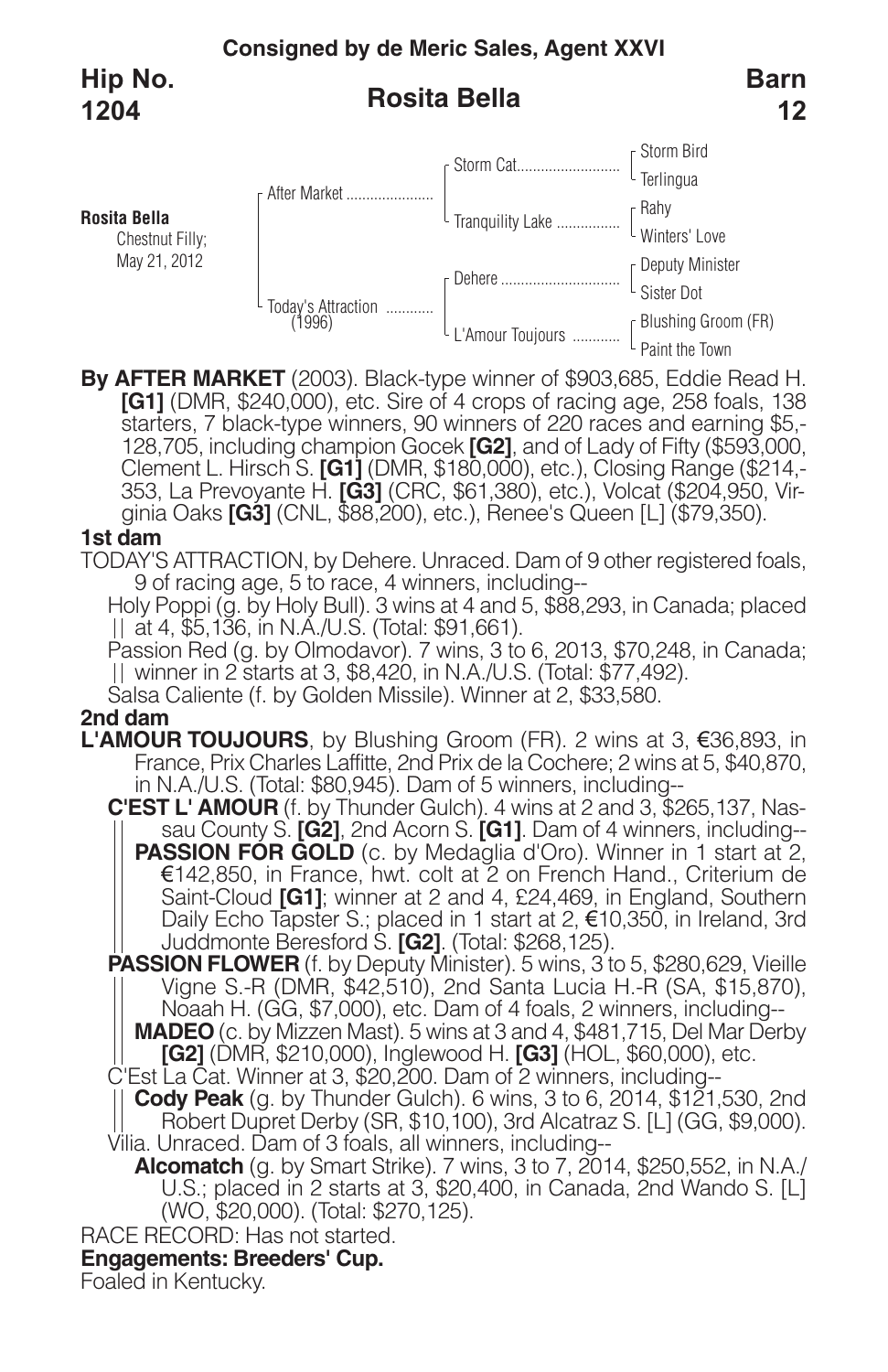**Barn 19**

# **Chestnut Filly**



**By LINE OF DAVID** (2007). Black-type winner of 3 races, \$662,000, Arkansas Derby **[G1]** (OP, \$600,000). **His first foals are 2-year-olds of 2014**. Son of black-type winner Lion Heart, sire of 33 black-type winners, 2 champions, including Uncaptured (\$1,065,147, Kentucky Jockey Club S. **[G2]** (CD, \$101,047), etc.), and of Dangerous Midge (\$1,790,324, Breeders<sup>t</sup><br>Cup Turf **[G1]** (CD, \$1,620,000), etc.), Bourbon Courage (\$915,677, Super Cup Turf **[G1]** (CD, \$1,620,000), etc.), Bourbon Courage (\$915,677, Super<br>Derby **[G2]** (LAD, \$300,000), etc.), Soul Warrior **[G2]** (4 wins, \$668,652).

## **1st dam**

**Trick Question**, by Confide. Winner in 2 starts at 2 in N.A./U.S., 2nd CTHS Sales S.-R (ASD, \$8,000(CAN)); 2 wins at 3, \$12,938, in Canada. (Total: \$24,733). Dam of 4 other registered foals, 3 of racing age, 2 to race, 2

winners, including--<br>Piskacha (f. by Master Command). 3 wins at 2 and 3, placed at 5, 2014,<br>\$106,597.

### **2nd dam**

HIGH GRADES, by High Brite. 4 wins to 3, \$34,036. Dam of 7 winners, incl.-- **DREAM EXTRÉME** (f. by Trajectory). 4 wins at 2 and 5, \$89,707, in Can-<br>|| ada, CTHS Sales S.-R (ASD, \$33,000), etc. (Total: \$78,592).

**Trick Question** (f. by Confide). Black-type-placed winner, above.<br>Pioneer Gal. 2 wins at 4, \$16,864. Dam of 4 foals, 3 winners, including--

**Pioneer's Era** (g. by Time Bandit). Winner at 2, placed at 3, 2014, \$47,570, 2nd D. S. "Shine" Young Memorial Futurity-R (EVD, \$25,000). Stirrin Up a Storm. 5 wins, 2 to 5, \$110,276.

### **3rd dam**

- SOBRIQUET, by Lt. Stevens. 3 wins at 2 and 3, \$16,150. Sister to **CHOU**
- **TEMPLAR HILL**. 7 wins, 2 to 6, \$469,644, King's Bishop S. **[G3]**, General George S. [L] (LRL, \$74,620), Tri County S. (LRL, \$28,860), 2nd John B.<br>Campbell H. **[G3]**, Garden State S. **[G3]**, Federico Tesio S. [L] (LRL,<br>\$42,650), General Assembly S. (LRL, \$6,420), 3rd Pegasus H. **[G1]**, etc.<br>**4th**

- **WITHERITE**, by Ky. Colonel. 10 wins at 2 and 3, \$29,635, Thelma S. Half-sister
	- **CHOU CROUTE**. 18 wins in 28 starts, 2 to 5, \$284,662, champion sprinter, || Santa Monica H.-**G2**, etc. Granddam of **REPEAT ROYALTY** (\$41,092). **PRETTY NURSE**. 3 wins in 5 starts at 2, Clipsetta S.

**Walking Stick**. 7 wins, 2 to 5, \$66,676, 3rd Michigan Derby, Louisiana Derby. La Fantastique. Unraced. Dam of **NASTIQUE [G1]** (\$843,121), etc.

RACE RECORD: Has not started.

## **Engagements: Breeders' Cup.**

Foaled in Kentucky.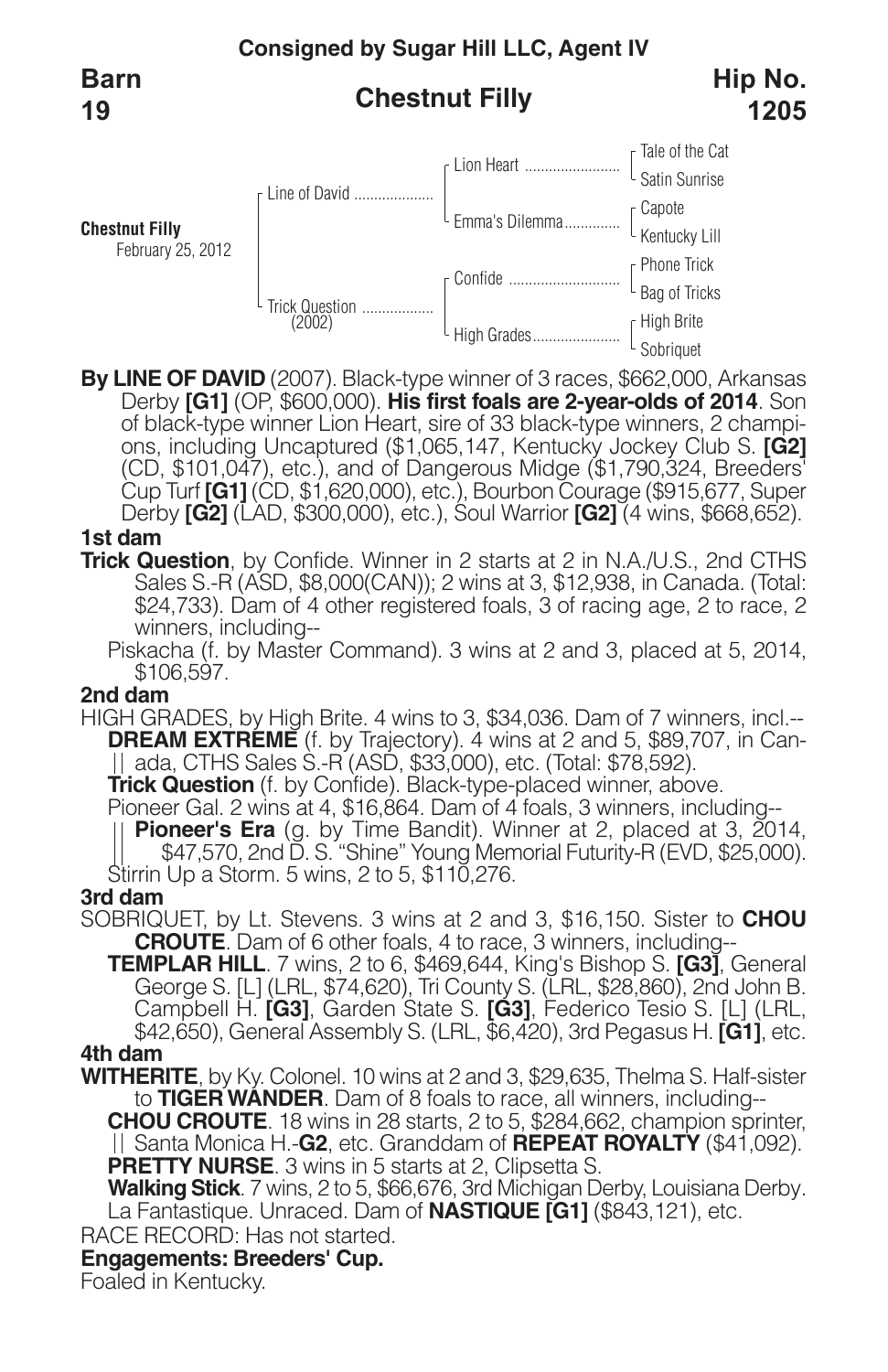**Bay Colt** April 17, 2012

# **Bay Colt**



**By NOTIONAL** (2004). Black-type winner of \$733,240, San Rafael S. **[G2]** (SA, \$90,000), etc. Sire of 3 crops of racing age, 189 foals, 69 starters, 36 winners of 57 races and earning \$1,277,331, including Hopeful Notion (to 4, 2014, \$132,250, Dixie Poker Ace S.-R (FG, \$36,000), etc.), Risky Call (3 wins, \$67,014, Canadian Juvenile S. (NP, \$30,000(CAN))), Wargamer (\$33,728, Razorback Futurity-R (LAD, \$30,000)), Awesome Gem (Copa Iniciacion Julian Abdala, etc.), black-type-placed Lady Notional (\$40,486).

# **1st dam**

**Twining and Dining**, by Twining. Winner at 3 and 4, \$87,580, 3rd Martha Washington Breeders' Cup S. **[G3]** (PIM, \$16,500). Dam of 6 other registered foals, 5 of racing age, 4 to race, 2 winners--

Karakorum Holiday (g. by Harlan's Holiday). 3 wins at 3, placed at 4, 2013, <br>|| \$59,468.

The Way I Roll (g. by Exchange Rate). 2 wins at 5, placed at 6, 2014, \$43,190. Lloyd Harbor (f. by Langfuhr). Placed at 4, 2014, \$7,989.

### **2nd dam**

- AFTER SCHOOL, by Arts and Letters. 3 wins at 3 and 4, \$53,160. Dam of 9 winners, including--
	- **ITS ACEDEMIC** (c. by Sauce Boat). 12 wins, 3 to 6, \$931,228, Stuyvesant || H. **[G2]**, Stymie H. **[G3]** twice, Assault H. **[G3]**, Queens County H. **[G3]** 2nd Woodward H. [G1], Excelsior H. [G2], Westchester H. [G3], Aqueduct H. [G3], Grey Lag H. [G3], 3rd Carter H. [G1], 4th Metropolitan H. [G1], Suburban H. [G1], Whitney H. [G1]. Sire.<br> **Twining and Dining** (f. by Twining)

Whatthecatdrugin (g. by Cat Thief). 13 wins, 4 to 6, placed at 7, 2014,<br>\$275,403, 2nd West Virginia Governor's S. [L] (MNR, \$40,000), Independence Day S. (MNR, \$15,000).<br>Dormant Account. Dam of 9 foals, 7 to race, all winn

**Reddish Thunder** (g. by Sudden Thunder). Winner at 2, placed at 4, 2014, \$28,832, 3rd Clasico Antonio Mongil Jr S. Equity Loan. Producer. Granddam of **LADY VEIGA** (f. by King's Crown, 10

wins to 4, 2014, \$168,031, Clasico Confederacion Hipica S., Criadores de Puerto Rico S., 2nd Clasico Camarero, Antonio R. Matos S., Clasico Dia de las Madres S., Eugenio Maria de Hostos S.).

French Degree. Producer. Granddam of **DOUBLE DEGREE** (f. by Parfaitement, 2 wins, \$50,983, White Rose S.-R (PEN, \$18,690), 3rd Channel Three S.-R (PHA, \$3,663)).

RACE RECORD: Has not started.

**Engagements: NewYork Breeders' F., Aspirant S.**

Registered New York-bred.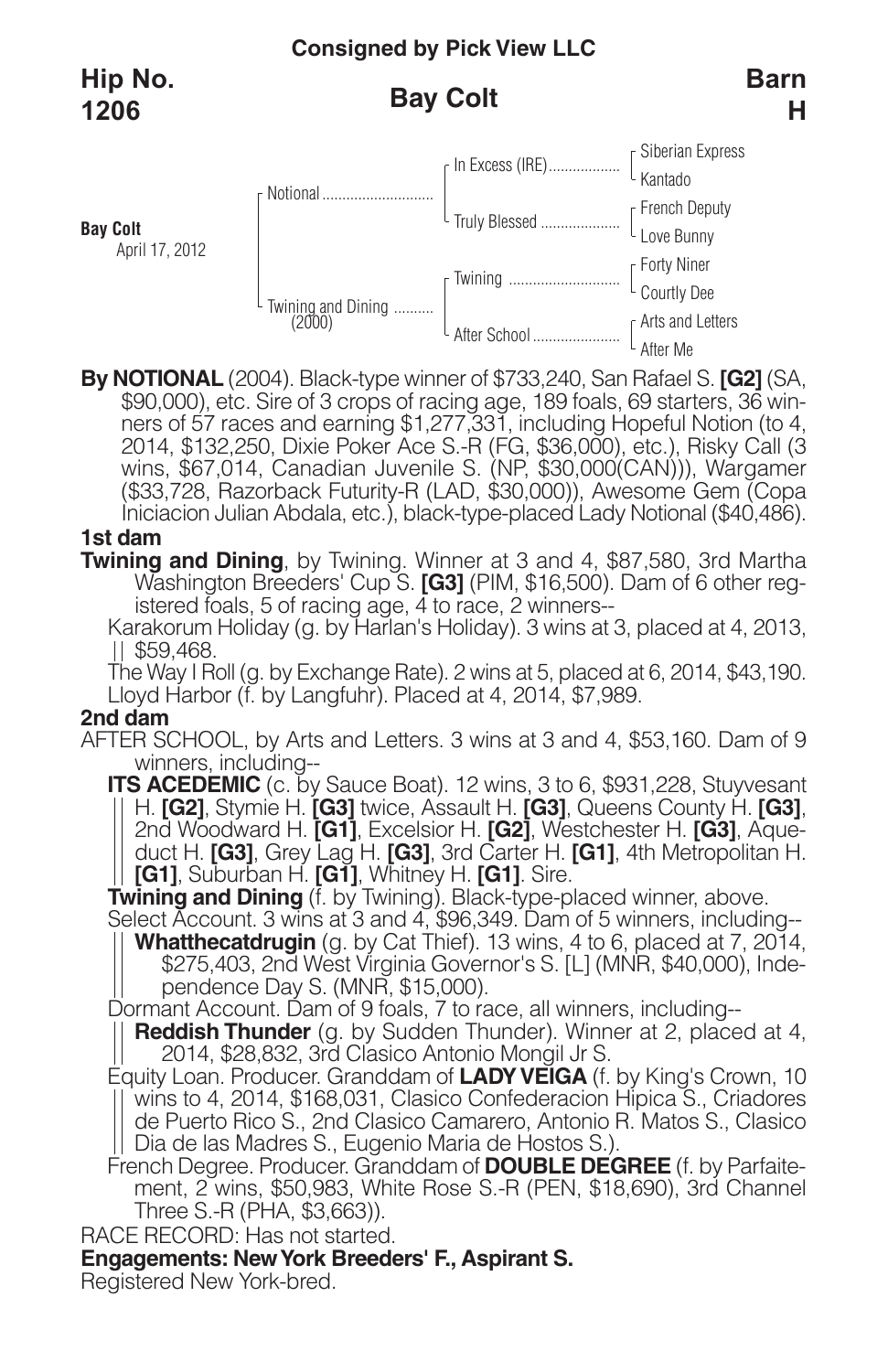**Barn 10**

**Bay Filly**

# **Bay Filly**



**By CONCORD POINT** (2007). Black-type winner of 4 races in 6 starts at 2 and 3, \$669,260, West Virginia Derby **[G2]** (MNR, \$442,500), Iowa Derby **[G3]** (PRM, \$150,000)-ntr, 2nd Lazaro Barrera Memorial S. **[G3]** (HOL, \$20,000). **His first foals are 2-year-olds of 2014**. Son of black-type winner including Stardom Bound (\$1,861,610, Breeders' Cup Juvenile Fillies **[G1]** (OSA, \$1,080,000), etc.), Hansen **[G1]** (\$1,810,805), and of Tapitsfly **[G1]**.

### **1st dam**

ALMY ROAD, by Include. Placed at 3, \$3,960. Dam of 1 registered foal, below. **2nd dam**

**SIZZLIN SUNSHINE**, by Sunshine Forever. 9 wins, 2 to 5, \$191,563, Ardmore H. (RP, \$21,000), Double Delta S. (AP, \$17,520), New Braunfels S. (RET, \$15,000), Stillwater S. (RP, \$15,000), etc. Established course record at Lone Star Park, 7 1/2 fur. in 1:29. Dam of 3 winners, including-- Edgarsflyingkite. 7 wins, 3 to 6, \$72,996.

Princesa's Passion. Unraced. Dam of 5 foals, 3 winners, including--

**PRESIOUS PASSION** (g. by Royal Anthem). 14 wins, 3 to 7, \$2,694,599, United Nations S. **[G1]** (MTH, \$450,000) twice-once in ncr, 1 3/8 mi. in 2:10 4/5, Clement L. Hirsch Memorial Turf Championship S. **[G1]** (OSA, \$180,000), W. L. McKnight H. **[G2]** (CRC, \$115,320), W. L. McKnight H. **[G2]** (CRC, \$86,490), Mac Diarmida S. **[G2]** (GP, \$90,000) twice, Cliff Hanger S. **[G3]** (MED, \$90,000), Pan American H. **[G3]** (GP, \$90,000), etc. Set 2 ncrs at Monmouth Park.

## **3rd dam**

NORTH FLOW, by Upper Nile. Unraced. Dam of 5 winners, including-- **SIZZLIN SUNSHINE**. Black-type winner, above.

## **4th dam**

ARCTICA, by \*Arctic Prince. 6 wins at 3 and 4, \$17,980. Half-sister to **PENIN-SULA PRINCESS**. Dam of 11 foals, 9 to race, 8 winners, including-- **BEMO**. 9 wins, 3 to 7, \$327,365, American Derby-**G1**, etc.

**PRINCE HAGLEY**. 15 wins, 2 to 6, \$190,488, Independence H. twice, etc. Stulka. 7 wins at 2 and 3, \$17,600. Dam of **Red Nail** (2nd Debutante S.).

Varina. 5 wins at 3 and 4, \$13,506. Producer. Granddam of **PRINCE SADAIR** (champion 2-year-old colt in Panama, sire), **ANA BELEN (CHI) [G3]** (\$36,240, in N.A./U.S., dam of **Primistalla**, \$21,296), **Rosaura** (2nd Premio Dia de la Madre, dam of **TESTAROSSA**; **Flor Salvaje (PAN)**). Polar Crest. Dam of **POLAR RIDGE** (15 wins, \$103,249), **Baby Face**.

Polar Crest. Dam of **POLAR RIDGE** (15 wins, \$103,249), **Baby Face.**<br>Granddam of **SUPERVISOR** (horse of the year in Venezuela), **Partners Hero**, **Silver Marine**, **Suave**. Great-granddam of **XICA LINDA**.

RACE RECORD: Has not started.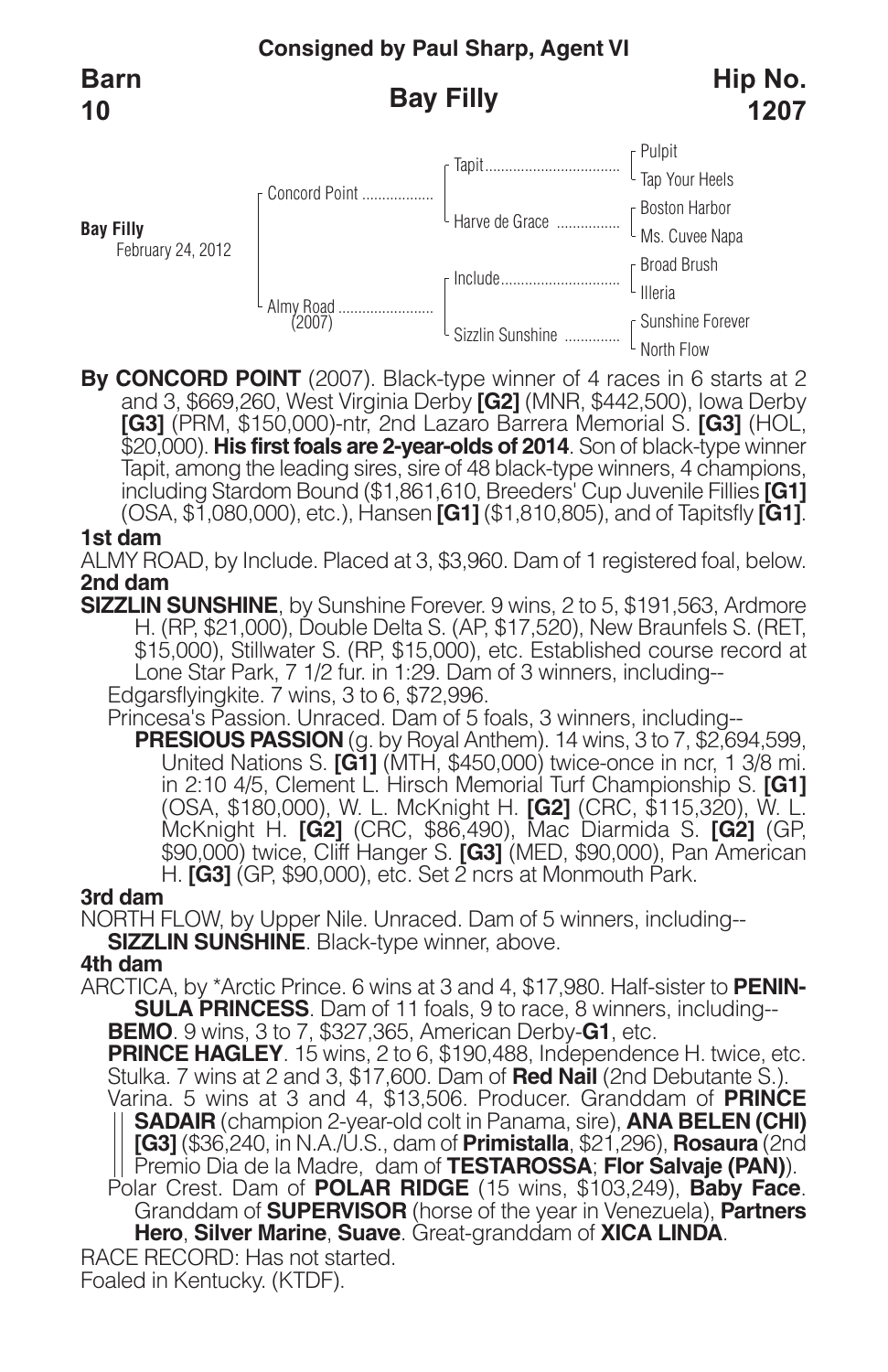# **Dark Bay or Brown Colt**



Stephens S. **[G2]** (BEL, \$150,000), Tom Fool H. **[G2]** (BEL, \$120,000), Gulfstream Park Sprint Championship S. **[G2]** (GP, \$90,000), 2nd Champagne S. **[G1]** (BEL, \$80,000), 3rd Haskell Invitational S. **[G1]** (MTH, \$125,- 000), Vosburgh S. **[G1]** (BEL, \$40,000), NetJets King's Bishop S. **[G1]** (SAR, \$30,000), Carter H. **[G1]** (AQU, \$25,000), Three Chimneys Hopeful S. **[G1]** (SAR, \$25,000). **His first foals are 2-year-olds of 2014**.

## **1st dam**

CAROLINA SUNRISE, by Awesome Again. Winner at 4, \$18,237. Dam of 7 other registered foals, 6 of racing age, 6 to race, 5 winners, including-- **REVERON** (c. by Songandaprayer). 3 wins at 2 and 3, \$331,275, Gulf-|| stream Park Derby [L] (GP, \$60,000), 2nd Florida Derby **[G1]** (GP, \$200,000), 3rd Sam F. Davis S. **[G3]** (TAM, \$20,000).<br>**Carolina Mist** (f. by Mr. Greeley). 3 wins at 2 and 4, \$61,340, 2nd Cimarron || S. (RP, \$10,000),

Saturday Suprise (f. by Any Given Saturday). 4 wins, 2 to 4, 2014, \$111,325. L<br>L X Sunrise (f. by Kodiak Kowboy). Placed at 3, 2014, \$23,250.

- **2nd dam**<br>STYLISH STAR, by Our Native. 6 wins, 2 to 4, \$481,250, Del Mar Oaks [G3], **STYLISH STAR**, by Our Native. <sup>6</sup> wins, <sup>2</sup> to 4, \$481,250, Del Mar Oaks **[G3]**, Dahlia H. **[G3]**, Autumn Days H. [L] (SA, \$51,525), Las Cienegas H. [L] (SA, \$47,100), 2nd Gamely H. **[G1]**, Palomar H. **[G2]**, Dahlia H. **[G2]**, Type- cast S. [L] (HOL, \$12,000), etc. Half-sister to **Stylish Society** (\$129,700), **Western Style** (\$116,462, 3rd Los Altos H.-R (BM, \$6,000)), **Stylish Lass** [L] (\$103,615). Dam of 12 foals, 11 to race, 10 winners, including--
	- **STATELY STAR** (f. by Deputy Minister). 6 wins, 3 to 5, \$146,010, Paseana S. (OP, \$24,000), Falling Leaves S. (HOO, \$16,725)-ntr, mi. in 1:34. Dam of 12 foals, 11 to race, 10 winners, including--
		- **SENTIMENTAL VALUE** (f. by Diesis (GB)). 2 wins at 3, £14,906, in England; 2 wins at 3, \$176,049, in N.A./U.S., Matiara S. [L] (HOL, \$75,000), Harold C. Ramser, Sr. H. [L] (SA, \$50,580), etc. (Total: \$198,239).
	- **Stylish Talent** (f. by Forty Niner). Winner at 2, \$46,940, 3rd Oak Leaf S. **[G1]**. Dam of 10 foals, 7 to race, all winners, including--
		- **Patricia's Gem** (f. by Mineshaft). 3 wins at 4, \$192,320, 2nd Royal Heroine Mile S. **[G2]** (HOL, \$50,000), 3rd John C. Mabee S. **[G1]** (DMR, \$42,000). **Kingsford Drive** (g. by Pulpit). 8 wins, 2 to 6, 2014, \$247,490, 3rd Cavonnier Juvenile S. (SR, \$6,100).
		- **Silver Morgan** (g. by J Be K). Winner at 2 and 3, placed at 4, 2014, \$92,-740, 3rd Oh Say S. (DEL, \$5,500).
- RACE RECORD: Has not started.

## **Engagements: Breeders' Cup.**

Foaled in Kentucky. (KTDF).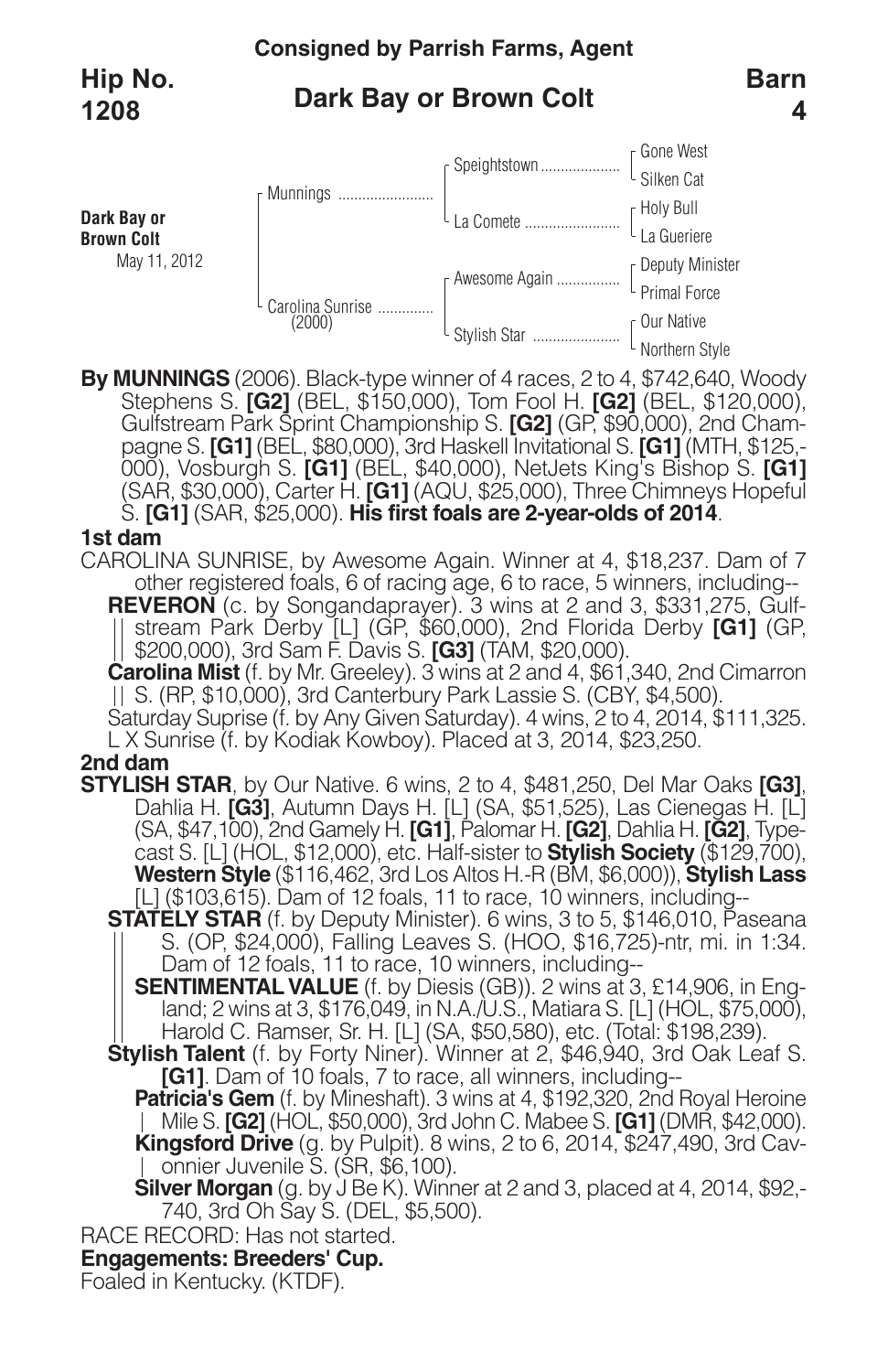

**By ENGLISH CHANNEL** (2002). Champion grass horse, black-type winner of \$5,319,028, Breeders' Cup Turf **[G1]** (MTH, \$1,620,000)-ecr, etc. Sire of 4 crops of racing age, 316 foals, 180 starters, 12 black-type winners, 101 winners of 258 races and earning \$10,089,394, including champion Strait of Dover (\$749,628, Queen's Plate-R (WO, \$600,000(CAN))-ntr, etc.),<br>and of Blueskiesnrainbows (\$671,802, San Pasqual S. [G2] (SA, \$120,-<br>000), etc.), Skyring [G2] (\$659,061), Optimizer [G3] (5 wins, \$916,997).

### **1st dam**

CASTELLI'S DANCE, by Leo Castelli. 6 wins, 3 to 6, \$110,510. Dam of 6 other registered foals, 5 of racing age, 4 to race, 2 winners, including-- Cajun Quickstep (g. by Knockadoon). 5 wins at 2 and 3, \$63,298. Notion (g. by Notional). Placed at 3, 2013, \$27,240, in Canada. (Total: \$26,268).

### **2nd dam**

**Ivory Dance**, by Sir Ivor. 5 wins, 3 to 5, \$213,919, 2nd Canadian Oaks [LR] (WO, \$41,873(CAN)), Selene S. [L] (WO, \$19,210(CAN)), Maple Leaf S. [LR] (GRD, \$22,200(CAN)), 3rd Tattling H. [L] (GRD, \$8,570(CAN)), Maple Leaf S. [LR] (GRD, \$12,386(CAN)), etc. Dam of 4 other winners, including--

**Numberonedance** (f. by Trempolino). 2 wins at 2, \$48,553, 3rd Selene S.<br>|| [L] (WO, \$12,023(CAN)). Dam of 9 foals, 7 winners, including--

**MASTER WILLIAM** (g. by King of Kings (IRE)). Winner at 2 and 4,<br>
| \$214,397, Cup and Saucer S.-R (WO, \$150,000(CAN)).<br>
Dancer's Fan. Winner at 2 and 4, \$110,769, in Canada. (Total: \$101,571).<br>
Dam of **Cohiba** (c. by Sligo

**3rd dam** DANCE CALL, by Nijinsky II. Winner at 3, \$29,160. Half-sister to **MISS TO-**<br> **SHIBA** (\$133,500, in N.A./U.S.), **OGIREMA** (\$156,415), **Harbor Point,**<br> **Double Warrant**. Dam of 10 foals, 8 to race, 7 winners, including-<br> **l** 

Dance Up Stream. Winner at 3 and 4, \$84,471. Dam of **UPTURN** (\$480,050).<br>Hillye. Winner at 3, \$3,600. Dam of **T. J.'s Cormorant** [L] (\$40,726).<br>Salute the Queen. Winner at 4, \$27,400. Producer. Granddam of **PERFECT** 

**TOUCH**. Great-granddam of **MY FANTASY** (at 6, 2013 in Venezuela).

RACE RECORD: Has not started.

## **Engagements: Breeders' Cup.**

Foaled in Ontario.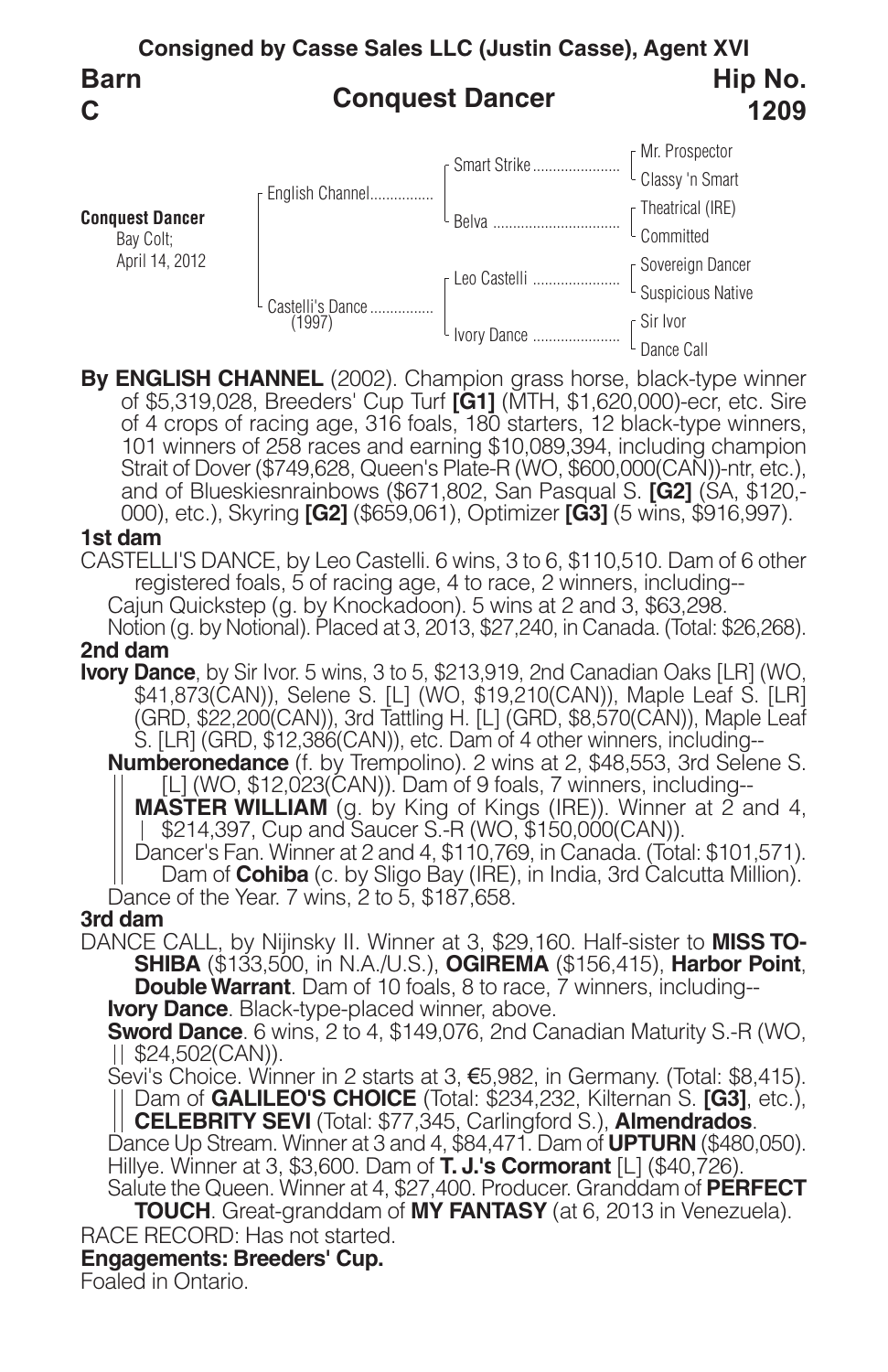**Bay Colt**

# **Bay Colt**



**By SUPER SAVER** (2007). Classic winner of 3 races at 2 and 3, \$1,889,766, Kentucky Derby **[G1]** (CD, \$1,425,200), Kentucky Jockey Club S. **[G2]** (CD, \$113,832), 2nd Arkansas Derby **[G1]** (OP, \$200,000), 3rd Tampa Bay His first foals are 2-year-olds of 2014. Son of champion Maria's Mon,<br>among the leading sires, sire of 55 black-type winners, including cham-<br>pion Wait a While [G1] (\$2,181,917), and of Monarchos [G1] (\$1,720,830). **1st dam**

GEN CORP PURPOSES, by Beau Genius. Winner at 2, \$15,047. Sister to **GEN-TLEMAN BEAU**. Dam of 10 other registered foals, 10 of racing age, 10 to race, 8 winners, including--

**BEAU DARE** (f. by Military). 7 wins, 2 to 5, \$425,745, Kentucky Cup Juvenile Fillies S. [L] (TP, \$62,000), Correction H. [L] (AQU, \$48,630), Candy Eclair S. (MTH, \$36,000), Klassy Briefcase S. (MTH, \$36,000)-ecr, 5 1/2 fur. in 1:01 4/5, 2nd Jessamine S. [L] (KEE, \$22,400), Incredible Revenge S. (MTH, \$12,000), Phoenix S. (MED, \$11,000), Witches Brew S. (MED, \$10,450), Audubon Oaks (ELP, \$10,000), 3rd Turf Amazon H. [L] (PHA, \$22,000).

**TURFISTE** (c. by Military). 5 wins, 2 to 5, \$208,161, in N.A./U.S., Black Gold || S. (FG, \$36,000), Hansel S. (TP, \$30,070), 3rd American Turf S. **[G3]** (CD,<br>|| \$16,358), Kentucky Cup Sprint S. **[G3]** (TP, \$9,500); 3 wins at 5 and 6,<br>|| \$33,700, in Canada. (Total: \$241,467).

**Victoire Bataille** (f. by Military). 4 wins at 3 and 5, \$236,647, 3rd Open Mind<br>|| S. [L] (CD, \$11,230), Ellis Park Breeders' Cup Turf S. [L] (ELP, \$11,000). Beaugeste (f. by Military). 3 wins at 2 and 3, \$123,394. Producer.<br>Street Gent (c. by Street Sense). Winner at 2, 2013, \$61,700.<br>Missions Dream (g. by Military). Winner at 3 and 4, \$36,721.<br>Twisted Purpose (f. by Hard Spun

2nd dam<br>Do's Gent, by Vice Regent. 3 wins at 2 and 3, \$49,418, 3rd Lakeville S. [O].

Half-sister to **Andrea Ruckus** [LR]. Dam of 7 winners, including-<br> **GENTLEMAN BEAU** (g. by Beau Genius). 17 wins, 3 to 8, \$669,057, Bel-<br>
|| mont Breeders' Cup H. **[G3]**, Dueling Grounds Derby [L] (DUE, \$60,000),<br>
| Kentuc 1/5. Established track record at SunRay Park, 6 1/2 fur. in 1:16 2/5.

**DO'S AND DON'T'S** (g. by Commemorate). 18 wins, 2 to 11, \$470,026, Yearling Sales S. [LR] (WO, \$162,000(CAN)), etc.

RACE RECORD: Has not started. Plus Beau. Winner at 3, \$19,188. Dam of **DUNDALK DUST [G2]** (f. by Military, \$310,439), **LUV BANDIT** (g. by Yonaguska, to 4, 2013, \$283,319).

# **Engagements: Breeders' Cup.**

Foaled in Kentucky. (KTDF).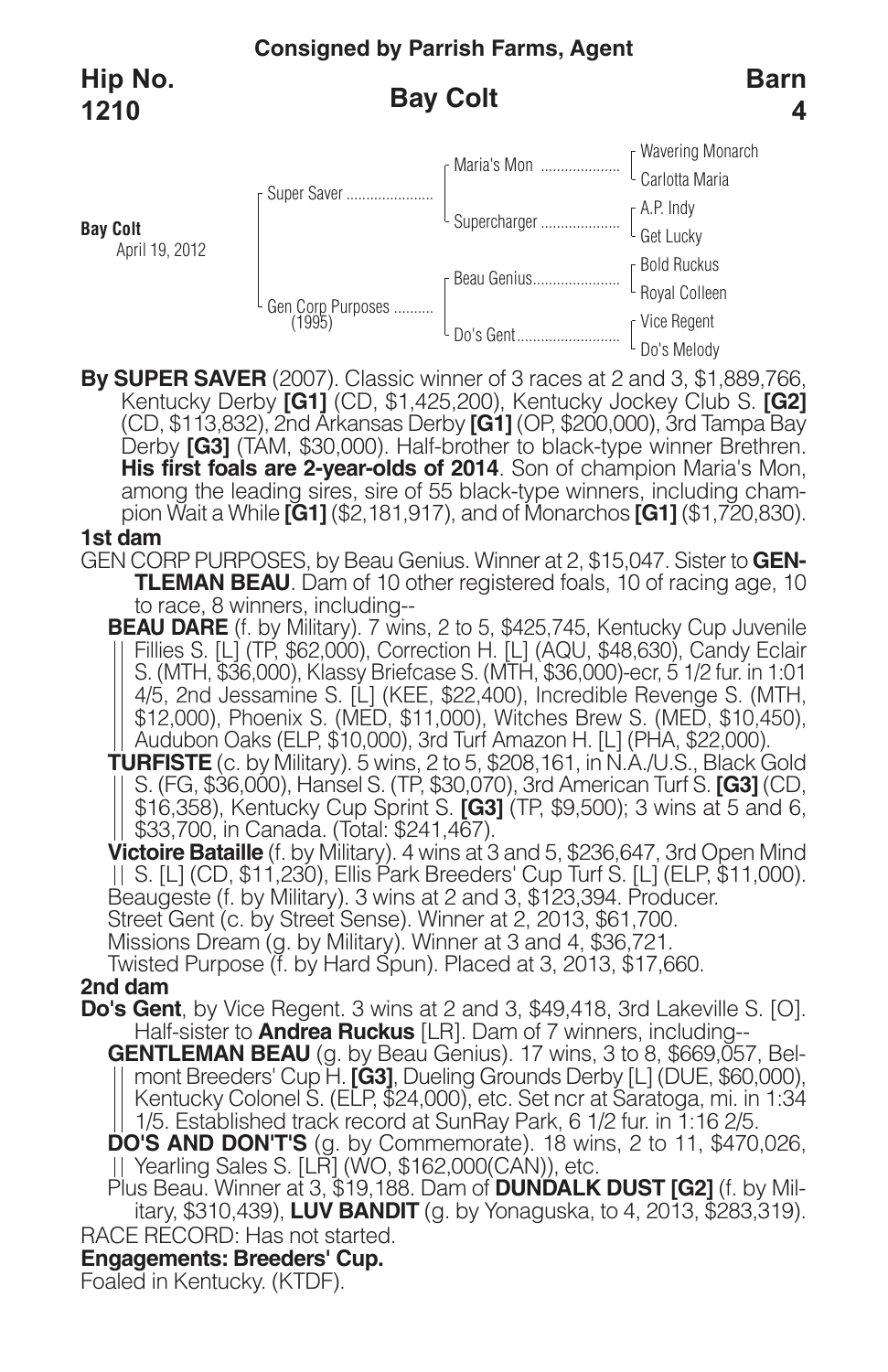

**By ART MUSEUM** (2003). Black-type winner of \$79,089, Laing O'Rourke Blenheim S. Sire of 4 crops of racing age, 48 foals, 32 starters, 18 winners of 23 races and earning \$509,346, including Art Design (\$45,864), Stevie C (\$44,635), Jobay (\$41,804), Mrs. Patrykus (\$33,875), Drop Off the Kidz (\$32,224), Party Ties (\$30,402), I'm in a Zone (\$25,960), Lover of Art (to 4,<br>2014, \$25,330), Art Shift (\$25,044), A K F to Vegas (to 3, 2014, \$24,180),<br>Lady Caylee (\$22,574), All in the Art (\$21,779), Thou Art Mary (\$20,3

### **1st dam**

LIST O'GOLD, by Slew o' Gold. Unraced. Dam of 14 other registered foals, 14 of racing age, 12 to race, 10 winners, including--

**SO MUCH MORE** (f. by Chimes Band). 6 wins, 2 to 5, \$381,516, Treasure Chest S. [L] (DED, \$45,000), 2nd Iowa Distaff Breeders' Cup S. [L] (PRM, \$25,000), Autumn Leaves S. [L] (MNR, \$15,600), Sweetheart S. (DED, \$10,000), Ms Brookski S. (CRC, \$8,000), Charon S.-R (CRC, \$8,000), 3rd Gardenia H. **[G3]** (ELP, \$22,000), Turfway Breeders' Cup S. **[G3]** (TP, \$17,500), First Lady H. **[G3]** (GP, \$11,000), etc.

**GOLD APPOINTMENT** (g. by Grand Appointment). 2 wins at 3, 2014, \$82,460, Crescent City Derby S.-R (FG, \$45,000).

Webb Road (c. by Dixieland Band). 4 wins at 3 and 4, \$59,540.

McGregor Street (f. by Distorted Humor). Winner at 2, \$59,436, in Canada. (Total: \$56,226).

Good Gosh Girly (f. by Paynes Bay). 2 wins at 3, placed at 4, 2013, \$50,062. Golden Cove (f. by Graeme Hall). 3 wins at 3 and 4, \$40,959.

## **2nd dam**

**PLAYLIST**, by Miswaki. 9 wins, 2 to 4, \$547,496, Canadian Oaks [LR] (WO, \$120,- 915(CAN)), Spicy Living S. [L] (RKM, \$87,990), Lady Mannequin H. [L] (TDN, \$37,350), Etobicoke H. [L] (WO, \$33,360(CAN)), Belle Mahone S. [LR] (WO, \$64,440(CAN)), Bison City S. [LR] (WO, \$45,570(CAN)), Star Shoot S. (WO, \$30,114(CAN)), etc. Dam of 8 other foals, 7 to race, 6 winners, including-- **Hawkeye Bay** (g. by Silver Hawk). 3 wins at 4, \$144,007, 3rd Louisville H. [L] (CD, \$11,040), Sycamore S. [L] (KEE, \$6,800).

Berg Account. 3 wins at 2 and 3, ¥38,794,000, in Japan. (Total: \$356,545). **3rd dam**

NIGHT LIGHT, by Northern Dancer. Unplaced in 2 starts. Half-sister to **Upper Shelf** (\$26,491, 2nd Plate Trial S.-R). Sent to Japan. Dam of 8 winners, incl.--

**CANDLE BRIGHT**. 5 wins at 2 and 3, \$169,852, champion 2-year-old filly in Canada, Nandi S., Ontario Debutante S.-R, Shady Well S.-R, etc. Producer.

RACE RECORD: Has not started. **PLAYLIST**. Black-type winner, above. Moonsilver. Dam of **BERRY MOONOLOW** [L] (17 wins, \$288,584), **Two Silver**.

Accredited Louisiana-bred.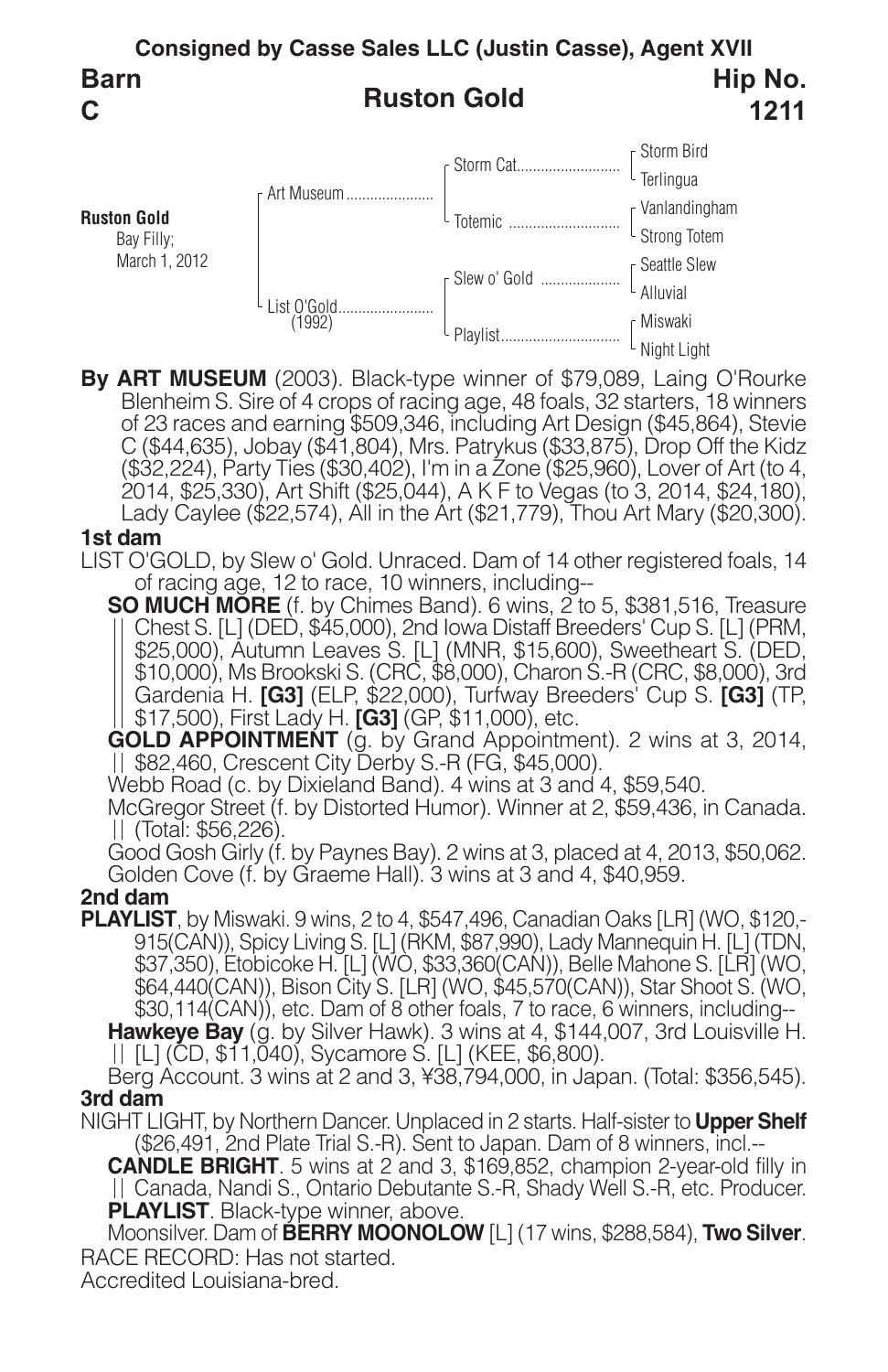# **Miss Hatter**



**ByWITH DISTINCTION** (2001). Black-type winner of \$447,717, El Conejo H. **[G3]** (SA, \$67,260), etc. Sire of 5 crops of racing age, 429 foals, 288 starters, 9 black-type winners, 207 winners of 555 races and earning \$12,- 360,071, including Decisive Moment (\$755,056, Jean Lafitte S. [L] (DED, \$150,000), etc.), Merit Man (\$400,830, Spectacular Bid S. [L] (GP, \$100,-000), etc.), Off the Jak (\$286,842, Sunshine Millions Sprint S.-R (GP, \$90,-0

### **1st dam**

LITTLE HEIRESS, by Wildcat Heir. Unraced. Dam of 1 other registered foal, none of racing age.

### **2nd dam**

**Danielle's Affair**, by Black Tie Affair (IRE). Winner at 2, 2nd Afstammeling S.<br>(GLD, \$5,000). Dam of 7 other foals, 5 to race, 4 winners, including--<br>Distinct Affair. 5 wins at 3 and 4, 2014, \$77,695.

### **3rd dam**

**Delta Danielle**, by Lord Avie. 8 wins at 3 and 5, \$184,819, 2nd Jammed Lovely S.-R (WO, \$13,320(CAN)), 3rd Ontario Damsel S.-R (FE, \$7,452(CAN)), Detroit Miss H. (DET, \$2,750). Dam of <sup>10</sup> winners, including--

**OUR NEW RECRUIT**. 5 wins, 3 to 5, \$270,915, in N.A./U.S., Pirate's Bounty || H.-R (DMR, \$45,795), 2nd Vernon O. Underwood S. **[G3]** (HOL, \$20,-000), 3rd Palos Verdes H. **[G2]** (SA, \$18,000); winner in 1 start at 5, 4,406,904 dirhams, in U.A.E., hwt. older horse at 5 on U.A.E. Hand., 5 - 7 fur., Gulf News Dubai Golden Shaheen **[G1]**. (Total: \$1,470,915). Sire. **He Work for a Cure**. 4 wins, 2 to 4, \$55,031, 3rd Continental Mile S. (MTH, \$6,600). **Danielle's Affair**. Black-type-placed winner, above.

Special Me. Dam of 3 foals, 2 to race, both winners, including--

**Stonetastic**. Winner at 2, placed at 3, 2014, \$95,181, 2nd Pocahontas S. **[G2]** (CD, \$32,621), 3rd Golden Rod S. **[G2]** (CD, \$16,060), Ginger Brew S. (GP, \$10,000).

### **4th dam**

**Domasco Danielle**, by Same Direction. Winner at 2, \$23,784, 3rd Fanfreluche S. [LR] (WO, \$10,584(CAN)). Sister to **DOMASCA DAN** (10 wins, \$595,- 047, Jamaica H. **[G2]**, etc., sire). Dam of 5 winners, including--

**Delta Danielle**. Black-type-placed winner, above.

Domasco Lake. Unplaced in 1 start. Dam of 6 winners, including--

**SWISS LAKE YODELER**. 3 wins at 2, placed at 3, 2014, \$276,350, Golden State Juvenile Fillies S.-R (SA, \$110,000), etc.

RACE RECORD: Has not started.

**Engagements: Sunshine Millions.**

**Registered Florida-bred.**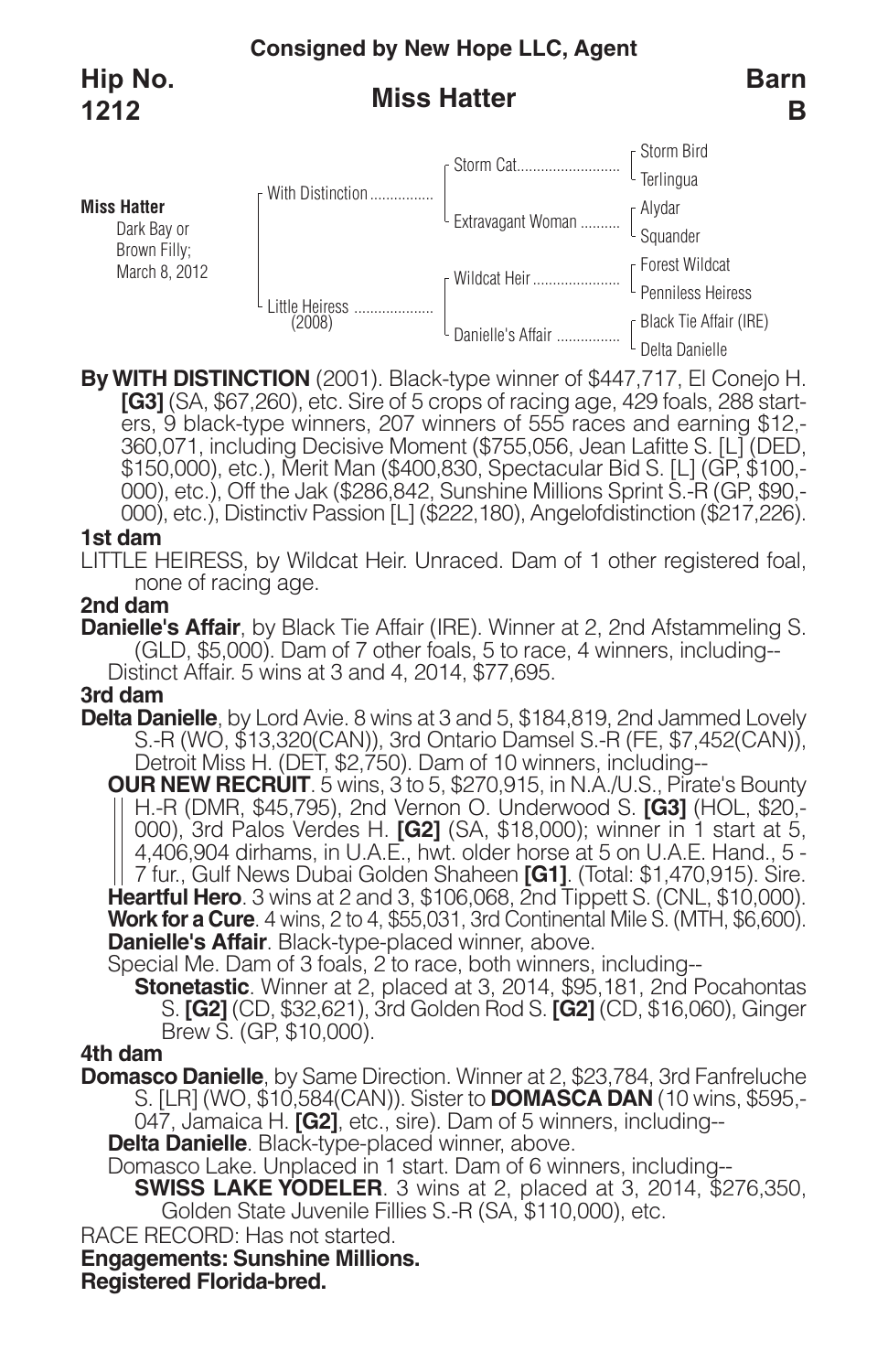**Consigned by Grassroots Training & Sales LLC Chestnut Filly** Forty Niner Danzig's Beauty Storm Cat Shouldnt Say Never Valid Appeal Successful Dancer Future Storm Distorted Humor .............. Tom's Cat.......................... Successful Appeal ............ Loni Girl............................ Cowtown Cat .................... Lockitup............................ (2003) **Chestnut Filly** April 12, 2012 **Barn J Hip No. 1213**

**By COWTOWN CAT** (2004). Black-type winner of \$562,228, Illinois Derby **[G2]** (HAW, \$300,000), etc. Sire of 3 crops of racing age, 112 foals, 50 starters, 36 winners of 80 races and earning \$1,677,988, including Dreaming of Susie (\$98,670, 2nd Azalea S. **[G3]** (CRC, \$29,100)), One Firm Cat (\$133,-<br>160, 2nd Barretts Juvenile S.-R (FPX, \$18,180)), Bigman in Town (horse of the year in Trinidad and Tobago), Calgary Cat (\$107,016), Forget That Gal (\$99,968), Drover Crazy (\$79,490), Sharapova Slams (\$78,518).

Riveriinsky

### **1st dam**

LOCKITUP, by Successful Appeal. 5 wins, 3 to 6, \$108,670. Dam of 1 other registered foal, 1 of racing age, 1 to race--

It Is Living Water (g. by Good Journey). Placed at 4, 2014, \$34,450.

### **2nd dam**

LONI GIRL, by Future Storm. Winner in 1 start at 2, \$12,000. Dam of 5 other foals, 4 winners, including--

Loni's Appeal. Winner at 3, \$36,420. Producer.

## **3rd dam**

**Riverjinsky**, by Riverman. 2 wins at 3, \$27,070, 3rd Regret S. [L] (CD, \$5,760). Half-sister to **BUZZING B'S** (\$115,595). Dam of 10 winners, including--

**MAY NIGHT**. Winner at 2 and 4, \$241,012, in N.A./U.S., P. G. Johnson S.-R (SAR, \$40,620), 2nd Virginia Oaks [L] (CNL, \$40,000), Appalachian S. [L] (KEE, \$21,820), 3rd Valley View S. **[G3]** (KEE, \$12,500), etc.; placed at 4, \$120,800, in Canada, 2nd Dance Smartly S. **[G2]** (WO, \$60,000), Nassau S. **[G2]** (WO, \$60,000). (Total: \$355,568). Dam of-- **RED RIFLE**. 3 wins at 3 and 4, 2014, \$146,920, MAXXAM Gold Cup S. [L] (HOU, \$60,000)-ntr, 1 1/8 mi. in 1:48 3/5.

**SANGAM**. 4 wins at 2 and 3, \$138,603, Pinellas S. (TAM, \$16,920), 2nd Reeve Schley, Jr. S. **[G3]**, etc. Dam of 3 winners, including--

**Zaahy**. Winner at 2, £12,327, in England, 2nd Blue Square International Trial S.; placed at 5 in N.A./U.S. (Total: \$21,425).

Silver Clipper. Winner at 4, \$58,422. Dam of 5 foals, 3 winners, including-- **SILVER CLOUD**. 8 wins, 3 to 6, 2014, \$281,822, Bob Umphrey Turf Sprint S. [L] (CRC, \$58,900), 2nd Turf Dash S. [L] (TAM, \$15,000), Kaiser H. (CRC, \$9,500).

**Gigante Camaguey**. 9 wins, 2 to 4, 2013 in Panama, 3rd Clasico AP-

La Riviera. Winner at 3, \$25,645. Dam of 3 winners, including--

**FRENCHGLEN**. 3 wins at 3, \$133,191, Jersey Girl S.-R (BEL, \$36,360), 3rd Stonerside Forward Gal S. **[G2]** (GP, \$16,500). Producer.

Foaled in Texas. RACE RECORD: Has not started. **Dr. Nick**. 5 wins, \$105,555, 2nd Bashford Manor S. **[G3]** (CD, \$32,699).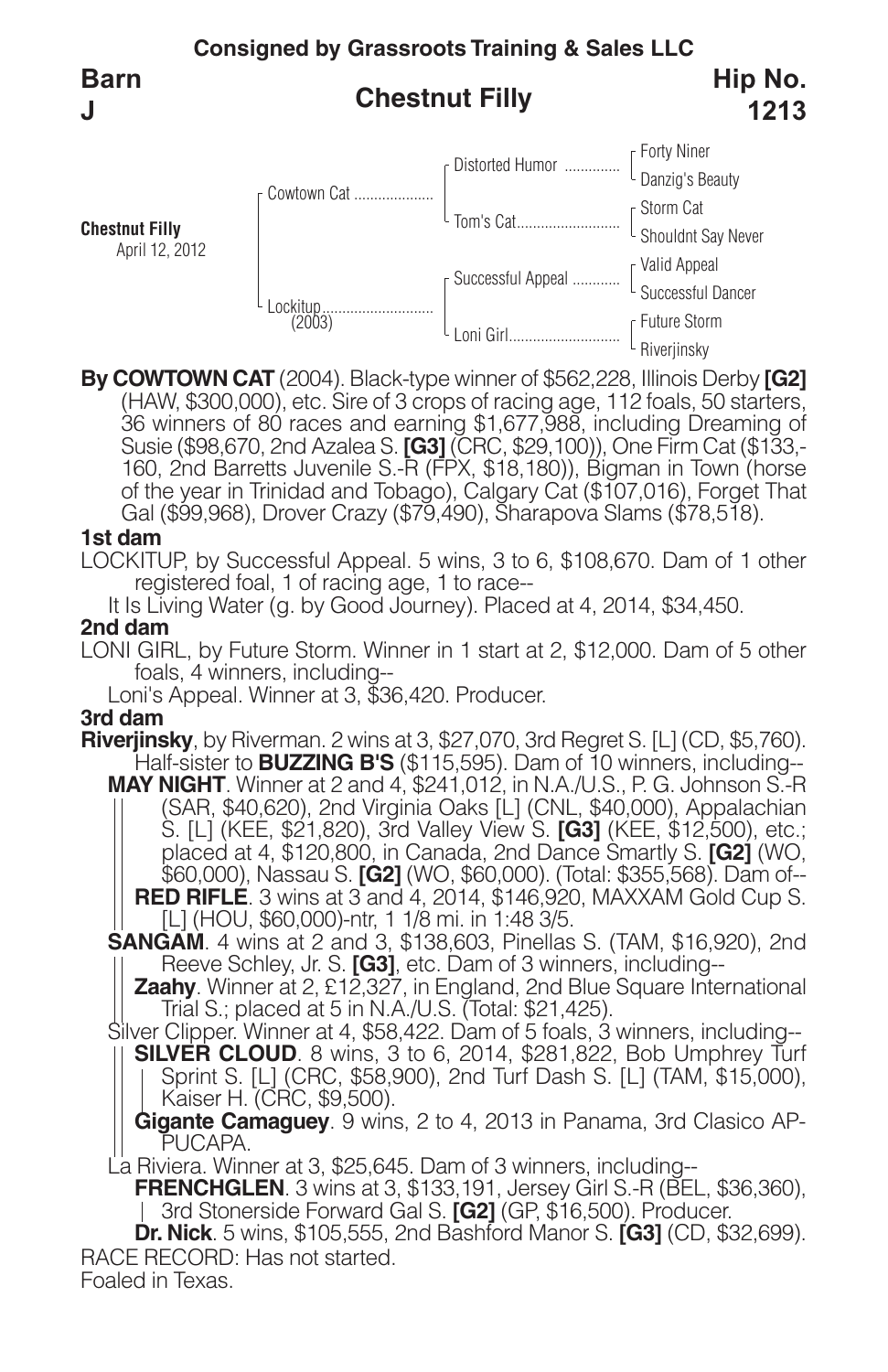### **Consigned by de Meric Sales, Agent XXVI Dark Bay or Brown Colt** Danzig Edge Strawberry Road (AUS) Gozo Baba Sword Dance (IRE) Syrian Summer Highland Park Join the Waves Boundary.......................... Zanti.................................. Marlin .............................. J. R.'s Lady ...................... Straight Line .................... Nickle <sup>a</sup> Kiss .................... (2000) **Dark Bay or Brown Colt** May 7, 2012 **Barn 12 Hip No. 1214**

**By STRAIGHT LINE** (2002). Black-type winner of \$489,026, Ack Ack H. **[G3]** (CD, \$69,564), Iroquois S. **[G3]** (CD, \$67,952), Holiday Cheer S. (TP, \$31,- 000)-etr, Honest Pleasure S. (AP, \$31,560), Forward Pass S. (AP, \$28,800), etc. Sire of 4 crops of racing age, 39 foals, 19 starters, 13 winners of 21 races and earning \$347,262, including Brim (\$109,495), Jesuit Warrior (\$34,176), Outline (\$24,561), Redbone (\$24,250), Twine (\$18,759), All Laughs (at 3, 2014, \$17,070), Where's Wanda (\$16,950), Braid (\$15,417).

### **1st dam**

NICKLE A KISS, by Marlin. Winner at 3, \$13,017. Dam of 4 other registered foals, 4 of racing age, 4 to race, 2 winners--

**Administer** (g. by Bernstein). 4 wins at 3 and 4, placed at 5, 2014, \$126,232, 2nd Oakland S. (GG, \$10,000), 3rd All American S. **[G3]** (GG, \$12,000), Lost in the Fog S. (GG, \$6,000).

Tallymoor (f. by Dehere). Winner at 3, 2013, \$10,420.

## **2nd dam**

J. R.'S LADY, by Highland Park. Winner in 2 starts at 2, \$5,716. Dam of 4 other winners, including--

**GILLY'S GHAZI** (f. by Ghazi). 6 wins at 2 and 3, \$154,452, ATBA Sales S.- R (TUP, \$23,962), 3rd Cactus Cup H. (TUP, \$2,500).

**J. R.'s Choice** (f. by Silver Hawk). 4 wins at 3, \$143,091, 3rd Lieutenant Governor S. (ELP, \$5,400). Dam of 4 winners, including--

**Glory Choise** (f. by Honour and Glory). 5 wins, 3 to 5, 241,940 pesos, in Argentina, 2nd Orbit, 3rd Orbit. (Total: \$72,397).

Hawkeye M. D. Unraced. Dam of 5 foals to race, 3 winners, including-- **KENNY HAWK** (c. by Game Plan). 4 wins, 2 to 4, \$89,533, Captain Condo S.-R (EMD, \$19,250), 2nd Northwest Stallion S.-R (EMD, \$7,200).

### **3rd dam**

JOIN THE WAVES, by Sailor. Winner at 2, \$8,990. Half-sister to **ROYAL BUND** (\$41,670, Bewitch S., etc.). Dam of 11 foals, 9 winners, including--

**VISUAL EMOTION**. 6 wins at 3 and 4, \$106,872, Imp H., etc. Producer. **See theWorld**. 12 wins, 3 to 7, \$165,135, 3rd Hobson H.

**Jean Marie**. 7 wins at 2 and 3, \$129,520, 3rd Oranges S. Dam of **Schuyler**

**Porthole. 5 wins, \$52,726. Dam of <b>PERSONABLE LADY** (\$227,971, dam of **LIKEABLE STYLE [G1]**, \$322,326; **West CoastWarrior** [L], \$336,812).

RACE RECORD: Has not started. Lucy Sims. Unraced. Dam of **TIFFANY DIAMOND** (\$269,603). Granddam of **INCLUDE ME OUT [G1]** (to 5, 2013, \$956,530), **SWEETTALKER [G1]** (\$1,098,723), **CHECK THE LABEL [G1]** (Total: \$557,233), **SILVER MEDALLION [G3]** (Total: \$426,123), **HADDIE BE GOOD** (\$247,328), etc.

Illinois Registered.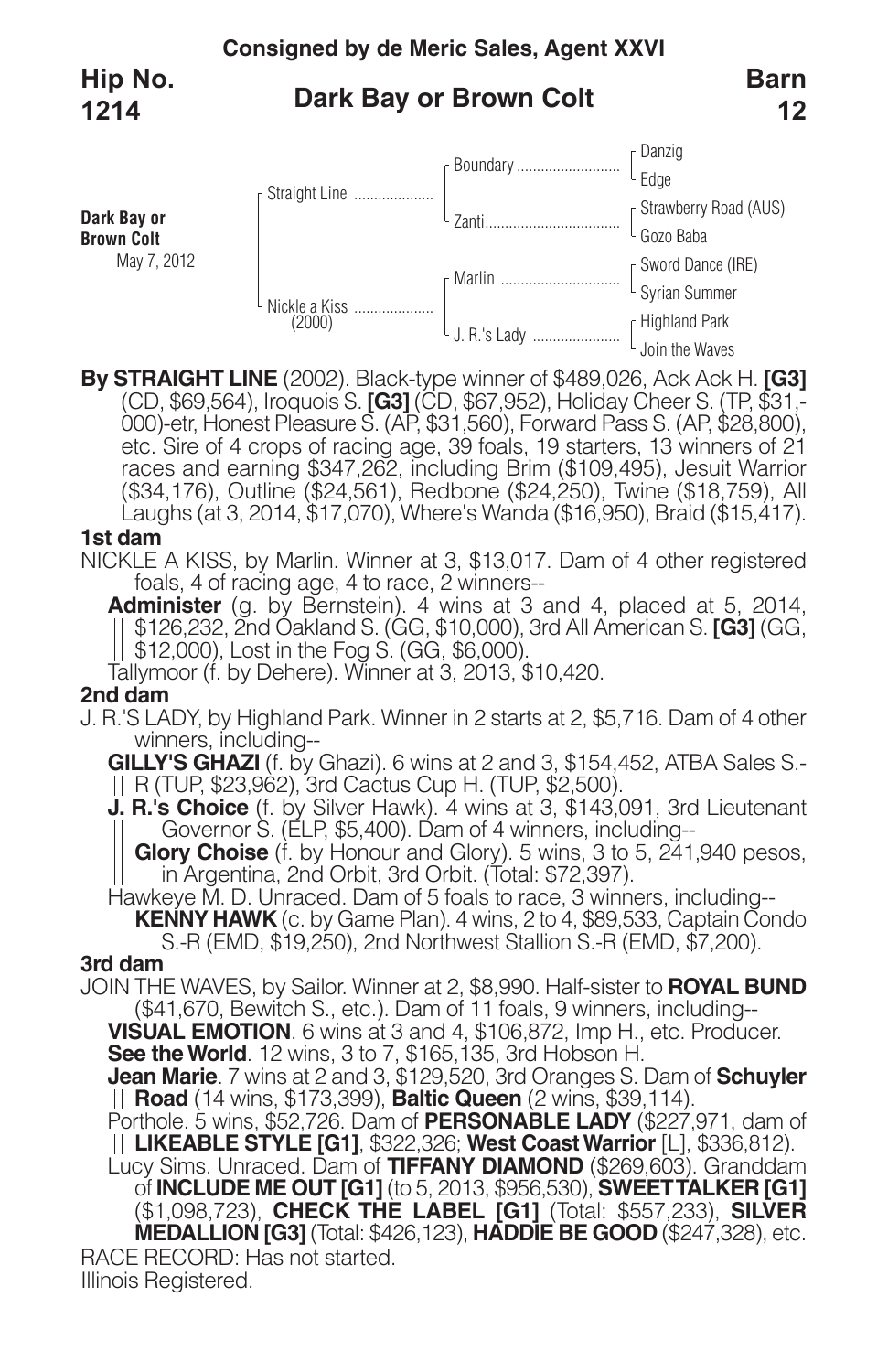**Consigned by All In Sales (Tony Bowling), Agent Bay Colt** Roberto Andover Way Danzig Macoumba Northern Dancer Fairy Bridge Mill Reef Furioso (GB) Dynaformer ...................... Curriculum....................... Sadler's Wells .................. Coral Fury ......................... Temple City ...................... Pink Coral (IRE)................ (1996) **Bay Colt** March 5, 2012 **Barn J Hip No. 1215**

**By TEMPLE CITY** (2005). Black-type winner of 4 races, 3 to 5, \$326,400, Cougar II H. **[G3]** (DMR, \$75,000)-ntr, 2nd Hollywood Turf Cup S. **[G1]** (HOL, \$50,000), American H. **[G2]** (HOL, \$30,000), 3rd Del Mar H. **[G2]** (DMR, \$30,000). **His first foals are 2-year-olds of <sup>2014</sup>**. Son of black- type winner Dynaformer, among the leading sires, sire of <sup>121</sup> black-type winners, 3 champions, including Rainbow View (7 wins, \$1,129,814, Meon Valley Stud Fillies' Mile **[G1]**, etc.), Americain **[G1]** (11 wins, \$5,600,639).

### **1st dam**

**Pink Coral (IRE)**, by Sadler's Wells. Winner at 2, €16,771, in Ireland, 3rd Victor McCalmont Memorial S., Debutante S. (Total: \$33,490). Dam of 8 other registered foals, 7 of racing age, 5 to race, 4 winners, including--

**King Coral** (g. by Limehouse). 4 wins, 2 to 4, placed at 5, 2014, \$121,408,<br>| 2nd Spring Chrysler-Jeep-Dodge S. (HOU, \$10,000), 3rd Prairie Mead-<br>| ows Juvenile Mile S. (PRM, \$6,000).<br>Out of Arabia (c. by Red Ransom). Wi

Carivan Man (g. by Kitalpha). Winner at 3, 2013, \$15,709.

## **2nd dam**

CORAL FURY, by Mill Reef. In Ireland. Unraced. Dam of 4 winners, incl.-- **Pink Coral (IRE)** (f. by Sadler's Wells). Black-type-placed winner, above.<br>Carranza. 2 wins at 3, €12,958, in France. (Total: \$16,669). Dam of--<br>|| **Berlin (IRE)** (g. by Common Grounds). Winner at 2, €85,556, in Ireland,

3rd Anglesey S. **[G3]**; winner at 5, \$11,089, in N.A./U.S. (Total: \$92,102). Red Coral. Winner at 2, €8,761, in Ireland. (Total: \$8,268). Dam of Red Cat (champion 2-year-old filly in Turkey). Granddam of **TEMELHAN** (c. by Kaneko, at 4, 2013, Fevzi Lutfu Karaosmanoglu, 2nd Fehmi Simsaroglu).

**3rd dam**

**Engagements: Breeders' Cup.** RACE RECORD: Has not started. **FURIOSO (GB)**, by \*Ballymoss. Winner at <sup>3</sup> in England, Sandleford Priory S., 2nd Epsom Oaks-**G1**, etc. Half-sister to **\*FAVOLETTA**, **Good Lassie (GB)**, **Parthica**, **Laughing Girl**, **Velotta**. Dam of 3 winners, including-- **TEENOSO**. 5 wins at 3 and 4 in England, champion older horse, Epsom Derby-**G1**, etc.; placed at 3 in Ireland, 3rd Irish Sweeps Derby-**G1**; winner at 4 in France, champion older horse, Grand Prix de Saint-Cloud-**G1**. **TOPSY**. 4 wins to 3 in England, Sun Chariot S.-**G2**, etc.; winner at 3 in France, Prix d'Astarte-**G3**, etc. Dam of **TOP GUEST (IRE) [G1]** (\$115,- 739, in N.A./U.S.), **MOSTWELCOME [G2]** (\$180,000, in N.A./U.S.), etc. Palmella. 2 wins at 3 in England. Granddam of **SUGARFOOT [G3]** (9 wins, Total: \$410,157, sire), **ULTIMO IMPERATORE (GB)** (Total: \$85,691).

Registered Maryland-bred.